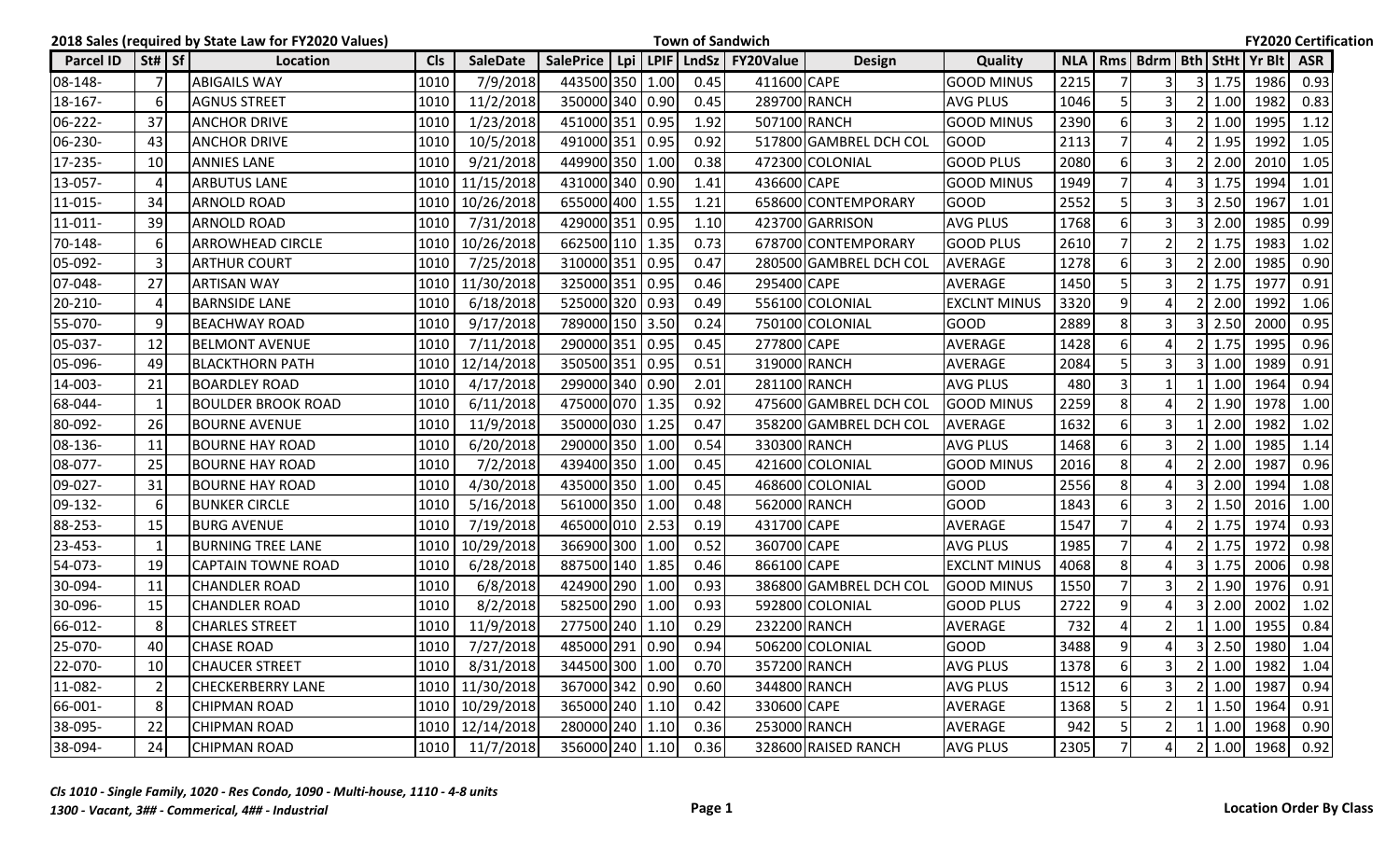|                  |                                | 2018 Sales (required by State Law for FY2020 Values) |            |                 |                  |     |      | <b>Town of Sandwich</b> |                          |                        |                   |      |                |                |                    |                                        | <b>FY2020 Certification</b> |  |
|------------------|--------------------------------|------------------------------------------------------|------------|-----------------|------------------|-----|------|-------------------------|--------------------------|------------------------|-------------------|------|----------------|----------------|--------------------|----------------------------------------|-----------------------------|--|
| <b>Parcel ID</b> | $\vert$ St# $\vert$ Sf $\vert$ | Location                                             | <b>Cls</b> | <b>SaleDate</b> | <b>SalePrice</b> | Lpi |      |                         | LPIF   LndSz   FY20Value | <b>Design</b>          | <b>Quality</b>    |      |                |                |                    | NLA   Rms   Bdrm   Bth   StHt   Yr Blt | <b>ASR</b>                  |  |
| 38-150-          | 38                             | <b>CHIPMAN ROAD</b>                                  | 1010       | 4/30/2018       | 535000 240 1.10  |     |      | 0.65                    |                          | 515100 CONTEMPORARY    | <b>GOOD</b>       | 2414 |                | 3              | $2 \mid 1.75$      | 1977                                   | 0.96                        |  |
| 38-126-          | 45                             | <b>CHIPMAN ROAD</b>                                  | 1010       | 11/15/2018      | 295000 240 1.10  |     |      | 0.53                    |                          | 336100 RANCH           | <b>AVG PLUS</b>   | 1444 | 5              | 3              | 1.00               | 1987                                   | 1.14                        |  |
| 38-140-          | 51                             | <b>CHIPMAN ROAD</b>                                  | 1010       | 8/22/2018       | 420000 240 1.10  |     |      | 0.50                    |                          | 355900 RANCH           | AVG PLUS          | 1300 | 5              | 3              | 1.00               | 1995                                   | 0.85                        |  |
| 39-095-          | 54                             | <b>CHIPMAN ROAD</b>                                  | 1010       | 5/1/2018        | 382500 240 1.10  |     |      | 0.47                    | 353800 CAPE              |                        | AVG PLUS          | 1498 | 6              |                | 1.75               | 1993                                   | 0.92                        |  |
| 20-130-          | 3                              | <b>CHRISTINA LANE</b>                                | 1010       | 4/24/2018       | 510000 320 0.93  |     |      | 0.92                    |                          | 554200 COLONIAL        | GOOD PLUS         | 2690 | 8              |                | 2.00               | 1999                                   | 1.09                        |  |
| 38-203-          | 11                             | <b>CHRISTOPHER HOLLOW ROAD</b>                       | 1010       | 10/1/2018       | 415000 240 1.10  |     |      | 0.40                    | 361000 CAPE              |                        | <b>GOOD MINUS</b> | 1604 | 6              | 3              | 1.50               | 1987                                   | 0.87                        |  |
| 38-216-          | 47                             | <b>CHRISTOPHER HOLLOW ROAD</b>                       | 1010       | 2/2/2018        | 347000 240 1.10  |     |      | 0.43                    |                          | 345400 SALTBOX         | AVG PLUS          | 1915 | 6              |                | 2.00               | 1986                                   | 1.00                        |  |
| 82-128-          | 16                             | <b>CHURCH STREET</b>                                 | 1010       | 1/30/2018       | 322000 050 1.85  |     |      | 0.14                    |                          | 316200 COLONIAL        | AVG PLUS          | 1312 | 6              | 3              | 2.00               | 1992                                   | 0.98                        |  |
| 82-124-          | 30                             | CHURCH STREET                                        | 1010       | 9/25/2018       | 305000 050 1.85  |     |      | 0.11                    |                          | 299300 ANTIQUE 3       | AVERAGE           | 1561 | 6              | 3              | 1.50               | 1857                                   | 0.98                        |  |
| 43-028-          | 3                              | <b>COACH LANE</b>                                    | 1010       | 2/23/2018       | 519250 050 1.85  |     |      | 1.47                    |                          | 631100 COLONIAL        | GOOD              | 2604 |                |                | 2.00               | 1999                                   | 1.22                        |  |
| 03-092-          | $\mathbf{1}$                   | <b>COTUIT ROAD</b>                                   | 1010       | 9/28/2018       | 430000 341 0.90  |     |      | 1.42                    | 425200 CAPE              |                        | <b>AVG PLUS</b>   | 1758 | $\overline{7}$ | 3              | 1.75               | 1995                                   | 0.99                        |  |
| 22-130-          | 304                            | <b>COTUIT ROAD</b>                                   | 1010       | 10/23/2018      | 342000 341 0.90  |     |      | 0.92                    |                          | 334900 RANCH           | <b>AVG PLUS</b>   | 1110 | 5              |                | 1.00               | 1998                                   | 0.98                        |  |
| 07-069-          | 26                             | <b>COVE ROAD</b>                                     | 1010       | 5/11/2018       | 999000 390 1.85  |     |      | 1.12                    |                          | 987100 COLONIAL        | <b>GOOD PLUS</b>  | 2718 |                |                | 2.00               | 1994                                   | 0.99                        |  |
| 22-009-          | 9                              | <b>COVENTRY PLACE</b>                                | 1010       | 5/7/2018        | 375000 300 1.00  |     |      | 0.56                    | 354700 CAPE              |                        | AVG PLUS          | 1764 | 6              |                | 1.75               | 1973                                   | 0.95                        |  |
| 50-041-          | 53                             | <b>CRANBERRY TRAIL</b>                               | 1010       | 2/12/2018       | 903400 071 1.85  |     |      | 0.99                    | 872900 CAPE              |                        | <b>EXCELLENT</b>  | 3984 | 8              |                | 1.75               | 2004                                   | 0.97                        |  |
| 34-063-          | 40                             | <b>CRESTVIEW DRIVE</b>                               | 1010       | 6/7/2018        | 560000 260 1.25  |     |      | 0.87                    |                          | 550500 COLONIAL        | <b>GOOD</b>       | 2352 | 8              |                | 2.00               | 1976                                   | 0.98                        |  |
| 58-004-          | 20                             | <b>CROWELL ROAD</b>                                  | 1010       | 9/27/2018       | 275000 240 1.10  |     |      | 0.54                    | 298000 CAPE              |                        | AVERAGE           | 1428 | 6              | 3              | 1.75               | 1980                                   | 1.08                        |  |
| 58-001-          | 26                             | <b>CROWELL ROAD</b>                                  | 1010       | 3/30/2018       | 329000 240 1.10  |     |      | 0.54                    | 334600 CAPE              |                        | <b>AVG PLUS</b>   | 1880 | 6              | 3              | 1.50               | 1971                                   | 1.02                        |  |
| 38-220-          | 44                             | <b>CROWELL ROAD</b>                                  | 1010       | 12/31/2018      | 369900 240 1.10  |     |      | 0.43                    |                          | 331800 GARRISON        | <b>AVG PLUS</b>   | 1796 |                |                | 2.00               | 1984                                   | 0.90                        |  |
| $81 - 113 -$     | $\mathbf{1}$                   | DALE TERRACE EXT                                     | 1010       | 11/14/2018      | 335000 030       |     | 1.25 | 0.77                    |                          | 366300 RANCH           | AVERAGE           | 1561 | 6              | 3              | 1.00               | 1971                                   | 1.09                        |  |
| 06-318-          | 4                              | <b>DANA ROAD</b>                                     | 1010       | 7/16/2018       | 365000 351 0.95  |     |      | 0.49                    |                          | 394800 GAMBREL DCH COL | <b>AVG PLUS</b>   | 2140 | $\overline{7}$ | 3              | 1.90               | 1979                                   | 1.08                        |  |
| 06-413-          | 18                             | DEEP WOOD DRIVE                                      | 1010       | 10/15/2018      | 417000 351 0.95  |     |      | 0.45                    | 422600 CAPE              |                        | <b>GOOD MINUS</b> | 1837 | 6              | 3              | 1.75               | 2004                                   | 1.01                        |  |
| 06-410-          | 24                             | <b>DEEP WOOD DRIVE</b>                               | 1010       | 10/11/2018      | 625000 351 0.95  |     |      | 0.65                    |                          | 639900 COLONIAL        | <b>GOOD PLUS</b>  | 2602 | 8              |                | 2.00               | 2004                                   | 1.02                        |  |
| 06-325-          | 6                              | DEER HOLLOW ROAD                                     | 1010       | 3/30/2018       | 330000 351 0.95  |     |      | 0.46                    | 306400 CAPE              |                        | <b>AVG PLUS</b>   | 1435 |                | 3              | 1.75               | 1979                                   | 0.93                        |  |
| 06-368-          | 27                             | <b>DEER HOLLOW ROAD</b>                              | 1010       | 6/1/2018        | 324900 351 0.95  |     |      | 0.45                    | 300900 CAPE              |                        | <b>AVG PLUS</b>   | 1408 | 5              | 3              | 1.75               | 1986                                   | 0.93                        |  |
| 06-077-          | 41                             | DEER HOLLOW ROAD                                     | 1010       | 7/27/2018       | 272000 351 0.95  |     |      | 0.34                    |                          | 259300 RANCH           | AVG PLUS          | 1022 | $\Delta$       |                | 1.00               | 1955                                   | 0.95                        |  |
| 28-145-          | 14                             | DEERWOOD DRIVE                                       | 1010       | 11/15/2018      | 285000 300 1.00  |     |      | 0.67                    |                          | 268100 RANCH           | AVERAGE           | 960  | 6              | $\overline{3}$ | 1.00               | 1985                                   | 0.94                        |  |
| 28-136-          | 21                             | <b>DEERWOOD DRIVE</b>                                | 1010       | 10/30/2018      | 319900 300 1.00  |     |      | 0.75                    | 323400 CAPE              |                        | AVERAGE           | 1512 | 6              |                | 1.75               | 1973                                   | 1.01                        |  |
| 88-021-          | $\mathbf{q}$                   | <b>DEXTER AVENUE</b>                                 | 1010       | 8/3/2018        | 325000 010 2.53  |     |      | 0.15                    | 342100 CAPE              |                        | AVERAGE           | 864  | $\overline{5}$ | 3              | $1 \mid 1.75 \mid$ | 1976                                   | 1.05                        |  |
| 88-276-          | 18                             | <b>DEXTER AVENUE</b>                                 | 1010       | 6/29/2018       | 385000 010 2.53  |     |      | 0.71                    |                          | 380300 RANCH           | <b>AVG PLUS</b>   | 1565 | 6              | 3              | $2 \mid 1.00$      | 1971                                   | 0.99                        |  |
| 88-054-          | $\overline{3}$                 | DILLINGHAM AVENUE                                    | 1010       | 12/7/2018       | 660000 010 2.53  |     |      | 0.11                    |                          | 665400 CONTEMPORARY    | <b>EXCELLENT</b>  | 2629 |                |                | 2.90               | 2008                                   | 1.01                        |  |
| 88-084-          | 28                             | <b>DILLINGHAM AVENUE</b>                             |            | 1010 11/16/2018 | 442000 010 2.53  |     |      | 0.24                    |                          | 411700 RANCH           | AVG PLUS          | 1066 | 5              |                | 1.00               | 1960                                   | 0.93                        |  |
| 88-126-          | 35                             | <b>DILLINGHAM AVENUE</b>                             | 1010       | 3/23/2018       | 370000 010 2.53  |     |      | 0.28                    | 368400 CAPE              |                        | AVG PLUS          | 1248 |                | 3              | 1.50               | 1971                                   | 1.00                        |  |
| 88-137-          | 59                             | <b>DILLINGHAM AVENUE</b>                             | 1010       | 3/16/2018       | 362000 010 2.53  |     |      | 0.11                    | 363000 CAPE              |                        | <b>AVG PLUS</b>   | 1260 | 5 <sub>l</sub> | 3              | $1 \mid 1.75 \mid$ | 1976                                   | 1.00                        |  |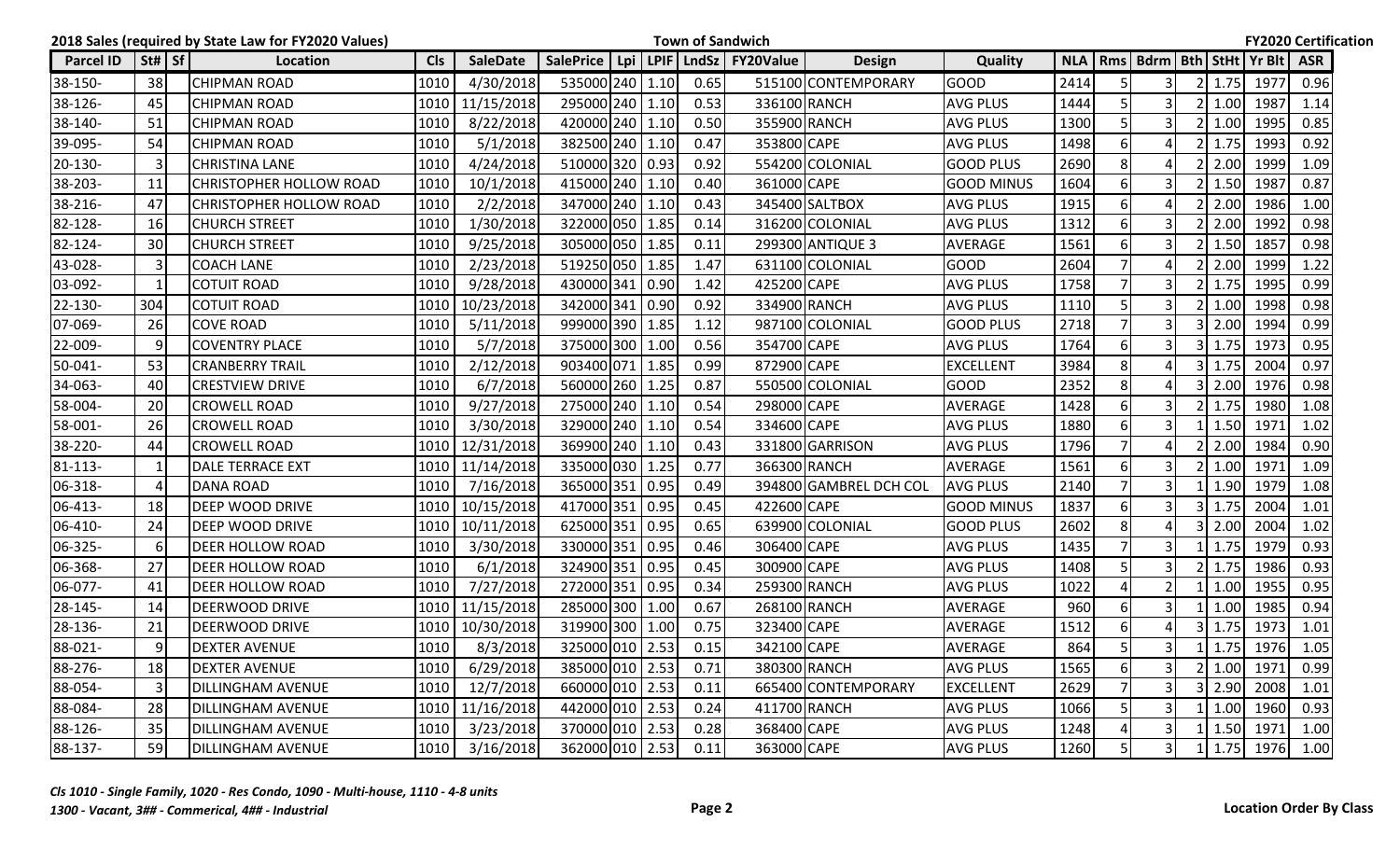|                  |                                | 2018 Sales (required by State Law for FY2020 Values) |            |                 |                 |  |      | <b>Town of Sandwich</b>                    |                        |                   |            |                |                |                    |                                  | <b>FY2020 Certification</b> |  |
|------------------|--------------------------------|------------------------------------------------------|------------|-----------------|-----------------|--|------|--------------------------------------------|------------------------|-------------------|------------|----------------|----------------|--------------------|----------------------------------|-----------------------------|--|
| <b>Parcel ID</b> | $\left  \text{St#} \right $ Sf | Location                                             | <b>CIs</b> | <b>SaleDate</b> |                 |  |      | SalePrice   Lpi   LPIF   LndSz   FY20Value | <b>Design</b>          | Quality           | <b>NLA</b> |                |                |                    | Rms   Bdrm   Bth   StHt   Yr Blt | <b>ASR</b>                  |  |
| 89-122-          | 86                             | <b>DILLINGHAM AVENUE</b>                             | 1010       | 2/15/2018       | 690000 010 2.53 |  | 0.24 | 716100 CAPE                                |                        | <b>GOOD MINUS</b> | 2636       | 6              |                | $3 \mid 1.75$      | 2003                             | 1.04                        |  |
| 27-066-          | $\overline{4}$                 | <b>DUKES DRIVE</b>                                   | 1010       | 4/23/2018       | 410000 300 1.00 |  | 0.46 |                                            | 398600 COLONIAL        | <b>AVG PLUS</b>   | 2603       | 10             | 5              | 2.00               | 1978                             | 0.97                        |  |
| $12 - 101 -$     | 50                             | <b>EAST ROAD</b>                                     | 1010       | 7/2/2018        | 225900 400 1.55 |  | 0.35 |                                            | 204900 COTTAGE         | <b>AVERAGE</b>    | 632        | 3              |                | 1.00               | 1930                             | 0.91                        |  |
| 18-033-          | 17                             | <b>EASTERLY DRIVE</b>                                | 1010       | 10/1/2018       | 360000 300 1.00 |  | 0.49 |                                            | 329700 RANCH           | <b>AVG PLUS</b>   | 1376       | 6              |                | 1.00               | 1990                             | 0.92                        |  |
| 08-067-          | 11                             | ELIJAHS HOLLOW ROAD                                  | 1010       | 8/31/2018       | 484000 350 1.00 |  | 0.45 |                                            | 472600 COLONIAL        | <b>GOOD PLUS</b>  | 2192       | 8              | 3              | 2.00               | 1986                             | 0.98                        |  |
| 10-043-          | 5                              | <b>EMERALD WAY</b>                                   | 1010       | 11/16/2018      | 362000 351 0.95 |  | 0.46 |                                            | 342100 RAISED RANCH    | <b>AVERAGE</b>    | 2719       | $\overline{4}$ | 3              | 1.00               | 1987                             | 0.95                        |  |
| 10-045-          | 13                             | <b>EMERALD WAY</b>                                   | 1010       | 9/7/2018        | 369900 351 0.95 |  | 0.60 |                                            | 341100 RAISED RANCH    | <b>AVERAGE</b>    | 2098       | 5              |                | 1.00               | 1973                             | 0.92                        |  |
| 10-048-          | 19                             | <b>EMERALD WAY</b>                                   | 1010       | 4/12/2018       | 295000 351 0.95 |  | 0.55 |                                            | 295800 RAISED RANCH    | <b>AVG PLUS</b>   | 1730       | 5              | $\overline{2}$ | 1.00               | 1979                             | 1.00                        |  |
| 04-046-          | 8                              | <b>EVSUN DRIVE</b>                                   | 1010       | 10/17/2018      | 310000 350 1.00 |  | 0.59 | 269900 CAPE                                |                        | <b>AVERAGE</b>    | 1092       | 5              | $\overline{3}$ | 1.75               | 1976                             | 0.87                        |  |
| 04-005-          | 17                             | <b>EVSUN DRIVE</b>                                   | 1010       | 11/26/2018      | 335000 350 1.00 |  | 0.46 |                                            | 279000 GARRISON        | <b>AVG PLUS</b>   | 1372       | 6              | 3              | 2.00               | 1977                             | 0.83                        |  |
| 83-008-          | 4                              | <b>FACTORY STREET</b>                                | 1010       | 10/12/2018      | 443400 050 1.85 |  | 0.40 |                                            | 422300 OLD STYLE       | <b>GOOD</b>       | 1441       | 5              | 3              | 1.75               | 1920                             | 0.95                        |  |
| 09-091-          | $\overline{2}$                 | <b>FAIRWAY CIRCLE</b>                                | 1010       | 6/6/2018        | 408000 350 1.00 |  | 0.51 | 416900 CAPE                                |                        | <b>GOOD MINUS</b> | 2014       | 6              |                | 1.75               | 1983                             | 1.02                        |  |
| 13-094-          | 114                            | <b>FARMERSVILLE ROAD</b>                             | 1010       | 12/3/2018       | 609000 400 1.55 |  | 0.73 |                                            | 593400 CONTEMPORARY    | <b>GOOD PLUS</b>  | 2666       | 6              |                | 2.00               | 2008                             | 0.97                        |  |
| 18-177-          | 151                            | <b>FARMERSVILLE ROAD</b>                             | 1010       | 8/29/2018       | 299900 340 0.90 |  | 1.00 |                                            | 247600 OTHER           | <b>AVERAGE</b>    | 850        | $\overline{4}$ |                | 1.50               | 1986                             | 0.83                        |  |
| 42-019-          | $\mathbf{1}$                   | <b>FAUNCE MOUNTAIN ROAD</b>                          | 1010       | 6/11/2018       | 435000 030 1.25 |  | 0.67 | 382400 CAPE                                |                        | <b>AVG PLUS</b>   | 1743       | 6              | 3              | 1.75               | 1972                             | 0.88                        |  |
| 14-312-          | $\mathbf{1}$                   | <b>FIRETHORN LANE</b>                                | 1010       | 4/30/2018       | 750000 161 1.35 |  | 0.38 |                                            | 741500 CONTEMPORARY    | <b>EXCELLENT</b>  | 4605       | 8              |                | 2.00               | 2002                             | 0.99                        |  |
| 14-313-          | 3                              | FIRETHORN LANE                                       | 1010       | 10/26/2018      | 760000 161 1.35 |  | 0.39 |                                            | 781300 CONTEMPORARY    | <b>EXCELLENT</b>  | 3514       | 9              |                | 2.00               | 2004                             | 1.03                        |  |
| 69-012-          | 24                             | <b>FOSTER ROAD</b>                                   | 1010       | 7/31/2018       | 437250 070 1.35 |  | 1.07 | 420100 CAPE                                |                        | <b>AVG PLUS</b>   | 1918       | 6              | 3              | 1.50               | 1985                             | 0.96                        |  |
| 18-180-          | -1                             | <b>FOX BOTTOM CIRCLE</b>                             | 1010       | 9/19/2018       | 544000 340 0.90 |  | 1.01 |                                            | 492600 GARRISON        | <b>GOOD</b>       | 2100       |                |                | 2.00               | 1989                             | 0.91                        |  |
| 20-101-          | $\overline{4}$                 | <b>FOX TROT RUN</b>                                  | 1010       | 10/1/2018       | 490000 390 1.85 |  | 1.31 |                                            | 474300 RANCH           | <b>AVERAGE</b>    | 1857       | $\overline{7}$ | 3              | 1.00               | 1935                             | 0.97                        |  |
| 94-090-          | 51                             | <b>FREEMAN AVENUE</b>                                | 1010       | 12/14/2018      | 515000 010 2.53 |  | 0.19 |                                            | 471000 RANCH           | <b>AVG PLUS</b>   | 768        | 5              | $\overline{2}$ | 1.00               | 1952                             | 0.91                        |  |
| 94-093-          | 55                             | <b>FREEMAN AVENUE</b>                                | 1010       | 10/15/2018      | 508500 010 2.53 |  | 0.18 |                                            | 451500 RANCH           | <b>GOOD MINUS</b> | 960        | $\Delta$       | $\overline{3}$ | 1.00               | 1956                             | 0.89                        |  |
| 87-032-          | $\mathbf{1}$                   | <b>FREEZER ROAD</b>                                  | 1010       | 2/16/2018       | 375000 010 2.53 |  | 0.24 |                                            | 348900 OTHER           | <b>AVG PLUS</b>   | 1648       | 6              |                | 2.00               | 1961                             | 0.93                        |  |
| 06-105-          | 9                              | <b>FRIENDLY ROAD</b>                                 | 1010       | 8/17/2018       | 375000 351 0.95 |  | 0.48 | 351300 CAPE                                |                        | <b>AVG PLUS</b>   | 1856       |                |                | 1.75               | 1978                             | 0.94                        |  |
| 15-048-          | $\overline{\mathbf{3}}$        | <b>GEORGE GALLANT ROAD</b>                           | 1010       | 10/31/2018      | 319250 320 0.93 |  | 0.46 |                                            | 300900 RANCH           | <b>AVERAGE</b>    | 1192       | 6              | 3              | 1.00               | 1982                             | 0.94                        |  |
| 26-003-          | 1                              | <b>GLACIER PATH</b>                                  | 1010       | 5/15/2018       | 475000 291 0.90 |  | 1.00 |                                            | 488800 COLONIAL        | <b>GOOD MINUS</b> | 2928       | $\overline{7}$ |                | 2.50               | 2001                             | 1.03                        |  |
| 08-025-          | 4                              | <b>GOLF LINKS CIRCLE</b>                             | 1010       | 8/31/2018       | 408000 350 1.00 |  | 0.61 | 388600 CAPE                                |                        | <b>AVG PLUS</b>   | 2206       | 6              | 3              | 1.75               | 1985                             | 0.95                        |  |
| 08-019-          | $\overline{7}$                 | <b>GOLF LINKS CIRCLE</b>                             | 1010       | 10/5/2018       | 381000 350 1.00 |  | 0.52 | 337800 CAPE                                |                        | <b>AVG PLUS</b>   | 1436       | 6              |                | 1.75               | 1985                             | 0.89                        |  |
| 08-023-          | 8                              | <b>GOLF LINKS CIRCLE</b>                             | 1010<br>   | 7/27/2018       | 375000 350 1.00 |  | 0.62 |                                            | 352000 RANCH           | <b>AVG PLUS</b>   | 1438       | 6 <sub>1</sub> | 31             | $2 \mid 1.00 \mid$ | 1985                             | 0.94                        |  |
| 11-075-          | $\mathbf{1}$                   | <b>GRAND OAK ROAD</b>                                | 1010       | 6/29/2018       | 355000 342 0.90 |  | 0.63 |                                            | 337800 GAMBREL DCH COL | <b>AVG PLUS</b>   | 1810       | $\overline{7}$ | 4              |                    | 2 1.90 1976                      | 0.95                        |  |
| $11 - 211 -$     | 12                             | <b>GRAND OAK ROAD</b>                                | 1010       | 7/19/2018       | 475000 342 0.90 |  | 0.64 |                                            | 494100 COLONIAL        | <b>GOOD</b>       | 2825       | 9              |                | 2.00               | 1999                             | 1.04                        |  |
| $11 - 210 -$     | 14                             | <b>GRAND OAK ROAD</b>                                | 1010       | 8/2/2018        | 467000 342 0.90 |  | 0.65 |                                            | 450400 GARRISON        | <b>GOOD MINUS</b> | 2234       |                |                | 2.00               | 1986                             | 0.96                        |  |
| 16-005-          | 39                             | <b>GRAND OAK ROAD</b>                                | 1010       | 7/20/2018       | 470000 342 0.90 |  | 1.01 |                                            | 444300 COLONIAL        | <b>GOOD MINUS</b> | 2028       |                | 31             | 2.00               | 1994                             | 0.95                        |  |
| 16-008-          | 45                             | <b>GRAND OAK ROAD</b>                                | 1010       | 6/25/2018       | 365000 342 0.90 |  | 0.59 | 350800 CAPE                                |                        | <b>GOOD MINUS</b> | 1729       | $\vert$        | 3 <sup>1</sup> |                    | 2 1.75 1994                      | 0.96                        |  |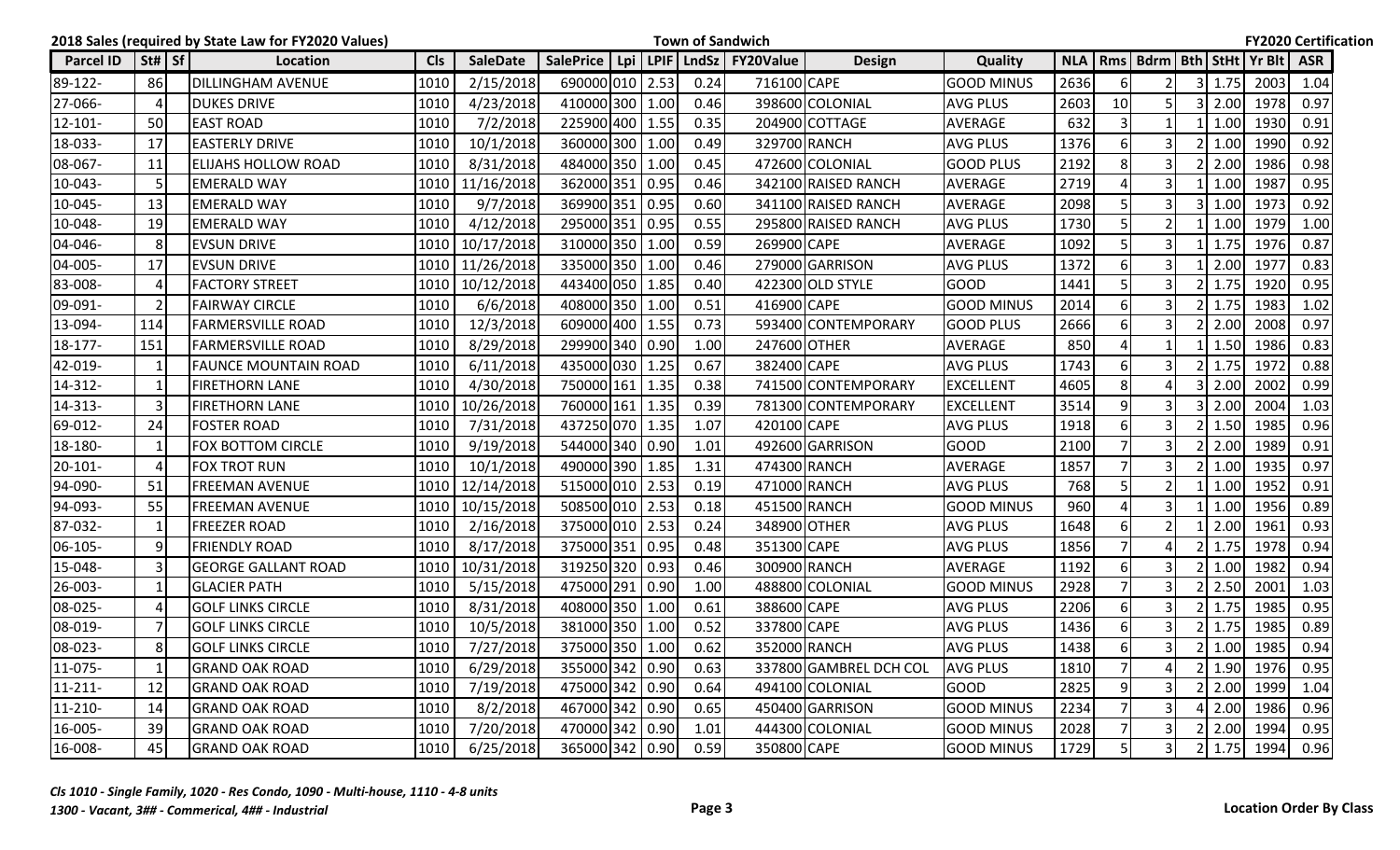|               |                                | 2018 Sales (required by State Law for FY2020 Values) |            |                 |                  |     |      | <b>Town of Sandwich</b>  |                        |                   |      |                |                         |                    |                                        | <b>FY2020 Certification</b> |  |
|---------------|--------------------------------|------------------------------------------------------|------------|-----------------|------------------|-----|------|--------------------------|------------------------|-------------------|------|----------------|-------------------------|--------------------|----------------------------------------|-----------------------------|--|
| Parcel ID     | $\vert$ St# $\vert$ Sf $\vert$ | Location                                             | <b>CIs</b> | <b>SaleDate</b> | <b>SalePrice</b> | Lpi |      | LPIF   LndSz   FY20Value | <b>Design</b>          | Quality           |      |                |                         |                    | NLA   Rms   Bdrm   Bth   StHt   Yr Blt | <b>ASR</b>                  |  |
| 25-019-       | 129                            | <b>GREAT HILL ROAD</b>                               | 1010       | 12/19/2018      | 595000 291 0.90  |     | 1.66 | 526000 CAPE              |                        | GOOD              | 2944 | 6              | 3                       | $3 \mid 1.75$      | 1989                                   | 0.88                        |  |
| 30-200-       | $\mathbf{1}$                   | <b>GREAT HILLS DRIVE</b>                             | 1010       | 5/31/2018       | 594500 290 1.00  |     | 0.50 |                          | 542500 COLONIAL        | <b>GOOD</b>       | 2646 | 8              |                         | 2.00               | 2000                                   | 0.91                        |  |
| 06-173-       | $\mathbf{1}$                   | <b>GREEN ACRES LANE</b>                              | 1010       | 7/16/2018       | 420000 351 0.95  |     | 0.30 |                          | 423400 COLONIAL        | <b>GOOD MINUS</b> | 2028 |                |                         | 1.75               | 2002                                   | 1.01                        |  |
| $ 05 - 162 -$ | 30                             | <b>GREENHOUSE ROAD</b>                               | 1010       | 7/31/2018       | 430000 351 0.95  |     | 0.67 | 394700 CAPE              |                        | <b>GOOD MINUS</b> | 1512 | 6              |                         | 1.75               | 1999                                   | 0.92                        |  |
| 08-035-       | $\overline{2}$                 | <b>GREENSWARD CIRCLE</b>                             | 1010       | 11/16/2018      | 427500 350 1.00  |     | 0.47 |                          | 387700 CONTEMPORARY    | <b>GOOD MINUS</b> | 1804 | 6              | 3                       | 1.75               | 1997                                   | 0.91                        |  |
| 17-082-       | 28                             | <b>GREENVILLE DRIVE</b>                              | 1010       | 2/28/2018       | 260000 342 0.90  |     | 0.45 |                          | 250600 RANCH           | <b>AVG PLUS</b>   | 892  | $\overline{4}$ | $\mathfrak{p}$          | 1.00               | 1977                                   | 0.96                        |  |
| 16-083-       | 52                             | <b>GREENVILLE DRIVE</b>                              | 1010       | 9/28/2018       | 375000 342 0.90  |     | 0.49 | 357400 CAPE              |                        | AVG PLUS          | 1944 | 8              |                         | 1.75               | 1984                                   | 0.95                        |  |
| 17-118-       | 79                             | <b>GREENVILLE DRIVE</b>                              | 1010       | 6/12/2018       | 477000 342 0.90  |     | 2.20 | 467100 CAPE              |                        | <b>GOOD MINUS</b> | 2070 | 8              |                         | 1.75               | 1998                                   | 0.98                        |  |
| 13-164-       | $\overline{2}$                 | <b>GREENWAY CIRCLE</b>                               | 1010       | 8/31/2018       | 356000 350 1.00  |     | 0.54 |                          | 382800 RANCH           | <b>AVG PLUS</b>   | 1490 | 5              | 3                       | 1.00               | 1981                                   | 1.08                        |  |
| 14-204-       | $\mathbf{1}$                   | <b>GROUNDCOVER LANE</b>                              | 1010       | 6/14/2018       | 695000 161 1.35  |     | 0.46 | 697100 CAPE              |                        | <b>EXCELLENT</b>  | 2980 | 9              |                         | 1.90               | 1999                                   | 1.00                        |  |
| 58-018-       | 34                             | <b>GULLY LANE</b>                                    | 1010       | 7/20/2018       | 578000 240 1.10  |     | 1.38 | 633600 CAPE              |                        | <b>GOOD PLUS</b>  | 3196 | 9              |                         | 1.75               | 1987                                   | 1.10                        |  |
| 39-084-       | 65                             | <b>GULLY LANE</b>                                    | 1010       | 11/15/2018      | 337000 240 1.10  |     | 0.53 |                          | 314900 GAMBREL DCH COL | <b>AVG PLUS</b>   | 1778 | 6              |                         | 1.90               | 1976                                   | 0.93                        |  |
| 07-195-       | 6                              | <b>HALEYS WAY</b>                                    | 1010       | 5/11/2018       | 470000 351 0.95  |     | 1.71 | 479800 CAPE              |                        | <b>GOOD</b>       | 2319 | 6              |                         | 1.75               | 1998                                   | 1.02                        |  |
| 83-017-       | 11                             | <b>HARBOR STREET</b>                                 | 1010       | 10/2/2018       | 499900 050 1.85  |     | 0.22 |                          | 465400 HISTORIC        | <b>GOOD</b>       | 1902 | $\overline{7}$ |                         | 2.00               | 1857                                   | 0.93                        |  |
| 08-215-       | 34                             | <b>HARLOW ROAD</b>                                   |            | 1010 11/30/2018 | 417500 350 1.00  |     | 2.07 |                          | 453200 RANCH           | <b>GOOD MINUS</b> | 1972 | 6              | 3                       | 1.00               | 1998                                   | 1.09                        |  |
| 20-215-       | 5                              | <b>HARVEST LANE</b>                                  | 1010       | 10/1/2018       | 545000 320 0.93  |     | 0.70 |                          | 535100 COLONIAL        | <b>GOOD</b>       | 3404 | 8              |                         | 2.00               | 1985                                   | 0.98                        |  |
| 20-218-       | 6                              | <b>HARVEST LANE</b>                                  | 1010       | 1/26/2018       | 486500 320 0.93  |     | 0.64 | 434200 CAPE              |                        | GOOD MINUS        | 2076 |                | 3                       | 1.75               | 1985                                   | 0.89                        |  |
| 20-039-       | 18                             | <b>HIGHFIELD DRIVE</b>                               | 1010       | 7/30/2018       | 468000 320 0.93  |     | 0.53 | 465000 CAPE              |                        | <b>GOOD PLUS</b>  | 2392 | $\overline{7}$ |                         | 1.75               | 1986                                   | 0.99                        |  |
| 20-161-       | 33                             | <b>HIGHFIELD DRIVE</b>                               | 1010       | 11/21/2018      | 442000 320 0.93  |     | 0.75 | 455000 CAPE              |                        | <b>GOOD MINUS</b> | 2487 |                |                         | 2.00               | 1993                                   | 1.03                        |  |
| 05-210-       | $\overline{4}$                 | <b>HILLSIDE ROAD</b>                                 | 1010       | 8/30/2018       | 340000 351 0.95  |     | 0.46 | 337600 CAPE              |                        | <b>AVG PLUS</b>   | 1970 | 6              | 3                       | 1.75               | 1982                                   | 0.99                        |  |
| 05-133-       | 11                             | <b>HILLSIDE ROAD</b>                                 | 1010       | 10/12/2018      | 335000 351 0.95  |     | 0.46 | 304700 CAPE              |                        | <b>AVG PLUS</b>   | 1152 | 6              | 3                       | 1.00               | 1985                                   | 0.91                        |  |
| 20-019-       | 5                              | <b>HOLIDAY LANE</b>                                  | 1010       | 8/30/2018       | 334000 302 1.00  |     | 0.34 | 310400 CAPE              |                        | <b>AVG PLUS</b>   | 1587 |                |                         | 1.75               | 1987                                   | 0.93                        |  |
| 20-020-       | $\overline{7}$                 | <b>HOLIDAY LANE</b>                                  | 1010       | 10/26/2018      | 415500 302 1.00  |     | 0.34 | 366000 CAPE              |                        | <b>AVG PLUS</b>   | 1560 | 6              | 3                       | 1.75               | 1985                                   | 0.88                        |  |
| 24-108-       | 14                             | <b>HOLLY LANE</b>                                    | 1010       | 8/30/2018       | 380000 300 1.00  |     | 0.36 |                          | 347900 GAMBREL DCH COL | <b>AVG PLUS</b>   | 1733 |                | 3                       | 1.90               | 1969                                   | 0.92                        |  |
| 08-049-       | 8                              | <b>HOLLY RIDGE DRIVE</b>                             | 1010       | 6/22/2018       | 411000 350 1.00  |     | 0.52 | 366700 CAPE              |                        | <b>AVG PLUS</b>   | 1853 |                | 3                       | 1.75               | 1978                                   | 0.89                        |  |
| 08-043-       | 20                             | <b>HOLLY RIDGE DRIVE</b>                             | 1010       | 3/27/2018       | 365000 350 1.00  |     | 0.65 |                          | 388800 SPLIT LEVEL     | <b>AVG PLUS</b>   | 2172 | 8              |                         | 1.00               | 1985                                   | 1.07                        |  |
| 09-124-       | 81                             | <b>HOLLY RIDGE DRIVE</b>                             | 1010       | 6/21/2018       | 402000 350 1.00  |     | 0.48 | 379500 CAPE              |                        | <b>GOOD MINUS</b> | 2061 | $\overline{7}$ |                         | 1.75               | 1972                                   | 0.94                        |  |
| 14-229-       | 26                             | <b>HUNTERS TRAIL</b>                                 | 1010       | 6/28/2018       | 330000 302 1.00  |     | 0.49 |                          | 307400 RANCH           | <b>AVG PLUS</b>   | 1152 | 6              |                         | 1.00               | 1972                                   | 0.93                        |  |
| 80-019-       | $\overline{1}$                 | JAMES STREET                                         |            | 1010 7/27/2018  | 340000 030 1.25  |     | 0.36 |                          | 296200 RANCH           | AVERAGE           | 1008 | $\overline{5}$ | 3                       | $2 \mid 1.00 \mid$ | 1969                                   | 0.87                        |  |
| 80-003-       | $\overline{2}$                 | <b>JAMES STREET</b>                                  | 1010       | 6/22/2018       | 270000 030 1.25  |     | 0.34 |                          | 291300 SALTBOX         | AVERAGE           | 1638 | 6              | $\overline{\mathsf{3}}$ | 1.75               | 1969                                   | 1.08                        |  |
| 86-094-       | $\mathbf{3}$                   | <b>JANUIT STREET</b>                                 | 1010       | 9/27/2018       | 289900 030 1.25  |     | 0.28 |                          | 270800 RANCH           | AVERAGE           | 960  |                |                         | 1.00               | 1962                                   | 0.93                        |  |
| 12-061-       | 16                             | <b>JEANNES WAY</b>                                   | 1010       | 8/17/2018       | 315000 342 0.90  |     | 0.46 | 278100 CAPE              |                        | AVERAGE           | 1418 | 6              |                         | $2 \mid 1.75$      | 1985                                   | 0.88                        |  |
| 73-099-       | $\overline{3}$                 | <b>JENNIFER ROAD</b>                                 | 1010       | 4/24/2018       | 472000 070 1.35  |     | 0.48 |                          | 466500 RANCH           | <b>GOOD MINUS</b> | 2173 | 6              | 3                       | 1.00               | 1975                                   | 0.99                        |  |
| 74-009-       | $6 \mid$                       | JENNIFER ROAD                                        |            | 1010 12/19/2018 | 450000 070 1.35  |     | 1.90 |                          | 385200 RANCH           | AVERAGE           | 1136 | 4              | 2                       |                    | 1 1.00 1954                            | 0.86                        |  |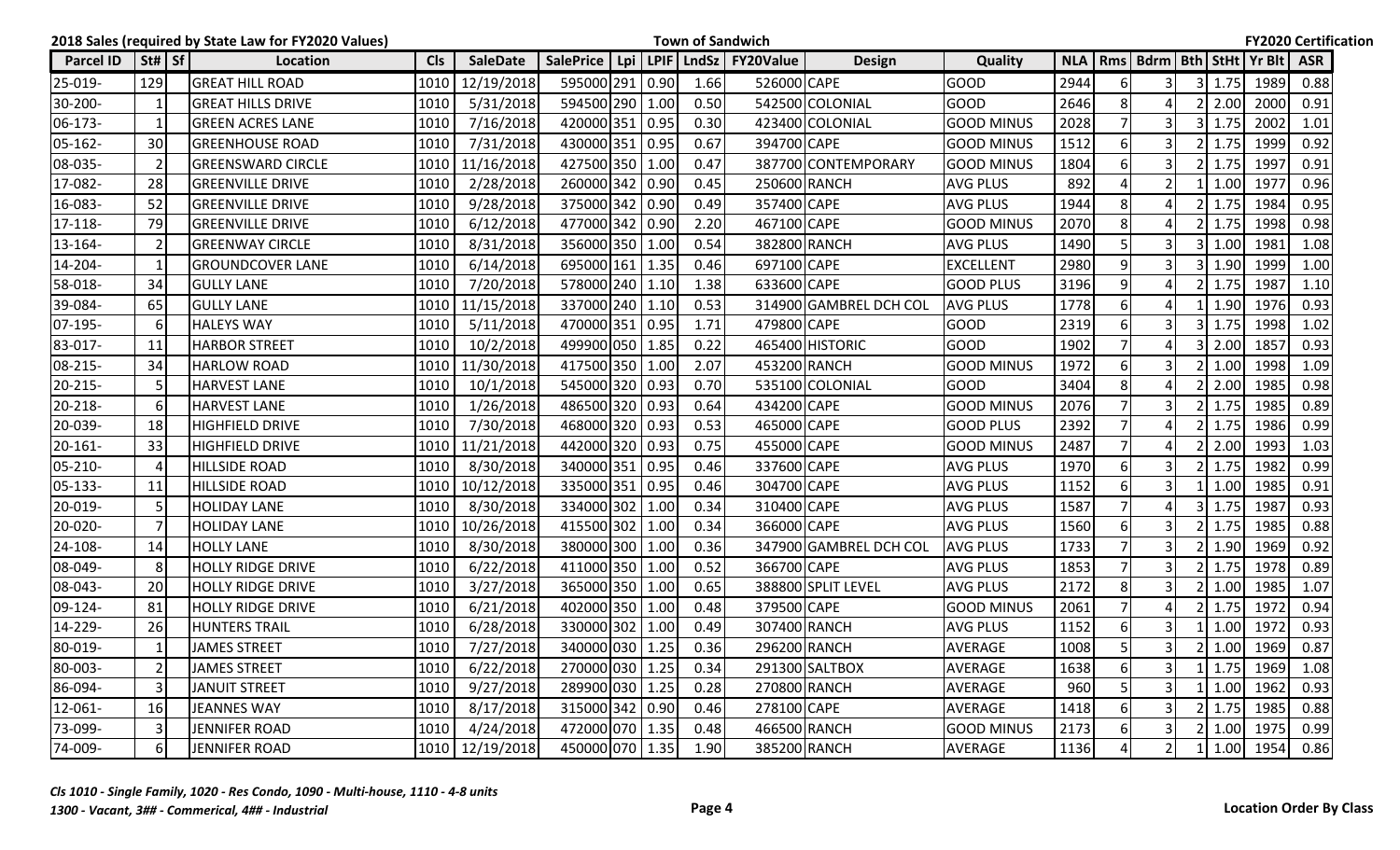|                  |                                | 2018 Sales (required by State Law for FY2020 Values) |            |                 |                 |  |      | <b>Town of Sandwich</b>                    |                        |                   |            |                |                |                    |                                  | <b>FY2020 Certification</b> |  |
|------------------|--------------------------------|------------------------------------------------------|------------|-----------------|-----------------|--|------|--------------------------------------------|------------------------|-------------------|------------|----------------|----------------|--------------------|----------------------------------|-----------------------------|--|
| <b>Parcel ID</b> | $\left  \text{St#} \right $ Sf | Location                                             | <b>CIs</b> | <b>SaleDate</b> |                 |  |      | SalePrice   Lpi   LPIF   LndSz   FY20Value | <b>Design</b>          | Quality           | <b>NLA</b> |                |                |                    | Rms   Bdrm   Bth   StHt   Yr Blt | <b>ASR</b>                  |  |
| 12-041-          | 17                             | JOE-JAY LANE                                         | 1010       | 3/28/2018       | 390000 342 0.90 |  | 0.46 | 350900 CAPE                                |                        | <b>GOOD MINUS</b> | 1530       |                | 3              | 1.75               | 1988                             | 0.90                        |  |
| 13-217-          | 42                             | <b>JOHN EWER ROAD</b>                                | 1010       | 5/31/2018       | 265000 340 0.90 |  | 0.58 |                                            | 278400 RANCH           | <b>AVERAGE</b>    | 864        | 5              | $\overline{2}$ | 1.00               | 1989                             | 1.05                        |  |
| 13-119-          | 72                             | <b>JOHN EWER ROAD</b>                                | 1010       | 5/10/2018       | 570000 340 0.90 |  | 2.60 |                                            | 496000 COLONIAL        | <b>AVG PLUS</b>   | 2783       | 9              |                | 2.00               | 1987                             | 0.87                        |  |
| 23-082-          | $\overline{3}$                 | <b>KENSINGTON DRIVE</b>                              | 1010       | 7/18/2018       | 321500 300 1.00 |  | 0.50 |                                            | 304900 GAMBREL DCH COL | <b>AVERAGE</b>    | 1694       | 6              |                | 1.90               | 1978                             | 0.95                        |  |
| 28-020-          | 21                             | <b>KENSINGTON DRIVE</b>                              | 1010       | 5/18/2018       | 348000 300 1.00 |  | 0.46 | 321600 CAPE                                |                        | <b>AVG PLUS</b>   | 1638       |                | 3              | 1.75               | 1973                             | 0.92                        |  |
| 23-097-          | 45                             | <b>KENSINGTON DRIVE</b>                              | 1010       | 4/30/2018       | 420000 300 1.00 |  | 1.01 |                                            | 404100 GAMBREL DCH COL | <b>AVG PLUS</b>   | 2184       | $\overline{7}$ | 3              | 2.00               | 1985                             | 0.96                        |  |
| 28-154-          | 69                             | <b>KIAHS WAY</b>                                     | 1010       | 5/4/2018        | 331000 300 1.00 |  | 0.43 | 304600 CAPE                                |                        | <b>AVG PLUS</b>   | 1515       |                |                | 1.75               | 1985                             | 0.92                        |  |
| 28-156-          | 73                             | <b>KIAHS WAY</b>                                     | 1010       | 6/8/2018        | 335000 300 1.00 |  | 0.43 |                                            | 329400 GAMBREL DCH COL | <b>AVG PLUS</b>   | 1907       | 8              |                | 1.90               | 1968                             | 0.98                        |  |
| 28-159-          | 79                             | <b>KIAHS WAY</b>                                     | 1010       | 4/11/2018       | 360000 300 1.00 |  | 0.57 | 321700 CAPE                                |                        | <b>AVG PLUS</b>   | 1428       | $\overline{7}$ | $\overline{3}$ | 1.75               | 1965                             | 0.89                        |  |
| 28-059-          | 116                            | <b>KIAHS WAY</b>                                     | 1010       | 8/22/2018       | 387500 300 1.00 |  | 2.19 | 417400 CAPE                                |                        | <b>AVG PLUS</b>   | 1948       | 8              |                | 1.75               | 2000                             | 1.08                        |  |
| 93-118-          | 40                             | <b>KNOTT AVENUE</b>                                  | 1010       | 6/7/2018        | 309000 010 2.53 |  | 0.12 | 329300 CAPE                                |                        | <b>AVERAGE</b>    | 1269       | 5              |                | 1.75               | 1952                             | 1.07                        |  |
| 93-114-          | 48                             | <b>KNOTT AVENUE</b>                                  | 1010       | 7/23/2018       | 427000 010 2.53 |  | 0.28 | 408400 CAPE                                |                        | <b>AVG PLUS</b>   | 1344       | 6              |                | 1.75               | 1976                             | 0.96                        |  |
| 88-043-          | 88                             | <b>KNOTT AVENUE</b>                                  | 1010       | 12/21/2018      | 429900 010 2.53 |  | 0.22 |                                            | 435700 RANCH           | <b>AVG PLUS</b>   | 1568       |                |                | 1.00               | 1958                             | 1.01                        |  |
| 88-111-          | 131                            | <b>KNOTT AVENUE</b>                                  | 1010       | 10/5/2018       | 329000 010 2.53 |  | 0.12 |                                            | 321900 SALTBOX         | <b>AVG PLUS</b>   | 1008       | 5              | 2              | 1.75               | 1976                             | 0.98                        |  |
| 09-076-          | 387                            | <b>LAKE SHORE DRIVE</b>                              | 1010       | 10/31/2018      | 344000 350 1.00 |  | 0.22 |                                            | 284900 GAMBREL DCH COL | <b>AVG PLUS</b>   | 1550       | 6              |                | 1.90               | 1984                             | 0.83                        |  |
| $20 - 251 -$     | 25                             | <b>LAKEVIEW DRIVE</b>                                | 1010       | 7/31/2018       | 367000 302 1.00 |  | 0.52 | 343000 CAPE                                |                        | <b>AVERAGE</b>    | 1626       | 6              |                | 1.50               | 1985                             | 0.93                        |  |
| 20-253-          | 29                             | <b>LAKEVIEW DRIVE</b>                                | 1010       | 10/12/2018      | 384000 302 1.00 |  | 0.46 | 370800 CAPE                                |                        | <b>AVG PLUS</b>   | 1512       |                | 3              | 1.75               | 1978                             | 0.97                        |  |
| 24-167-          | 14                             | <b>LAKEWOOD DRIVE</b>                                | 1010       | 8/3/2018        | 275000 300 1.00 |  | 0.46 |                                            | 287200 RANCH           | <b>AVERAGE</b>    | 1271       | 5              | 3              | 1.00               | 1991                             | 1.04                        |  |
| 24-007-          | 23                             | LAKEWOOD DRIVE                                       | 1010       | 7/25/2018       | 490000 400 1.55 |  | 0.69 | 456000 CAPE                                |                        | <b>AVG PLUS</b>   | 1854       |                |                | 1.75               | 1969                             | 0.93                        |  |
| 22-033-          | $\overline{2}$                 | <b>LAMBETH CIRCLE</b>                                | 1010       | 3/30/2018       | 324000 300 1.00 |  | 0.47 |                                            | 315100 CONTEMPORARY    | <b>AVG PLUS</b>   | 1631       | 6              |                | 2.00               | 1978                             | 0.97                        |  |
| 06-384-          | 8                              | <b>LAUREL CIRCLE</b>                                 | 1010       | 7/12/2018       | 322000 351 0.95 |  | 0.46 | 313200 CAPE                                |                        | <b>AVERAGE</b>    | 1638       | 6              |                | 1.75               | 1985                             | 0.97                        |  |
| 80-046-          | 3                              | <b>LENTELL STREET</b>                                | 1010       | 11/30/2018      | 305000 030 1.25 |  | 0.36 |                                            | 278400 RANCH           | <b>AVERAGE</b>    | 1008       | 5              | 3              | 1.00               | 1966                             | 0.91                        |  |
| 80-027-          | $\overline{7}$                 | <b>LENTELL STREET</b>                                | 1010       | 7/6/2018        | 300000 030 1.25 |  | 0.34 |                                            | 294900 RANCH           | <b>AVERAGE</b>    | 1032       | $\overline{4}$ |                | 1.00               | 1966                             | 0.98                        |  |
| 80-023-          | 8                              | LENTELL STREET                                       | 1010       | 7/13/2018       | 287000 030 1.25 |  | 0.34 |                                            | 284100 RANCH           | <b>AVERAGE</b>    | 1008       | 5              | 3              | 1.00               | 1966                             | 0.99                        |  |
| 30-175-          | 14                             | <b>LOCUST LANE</b>                                   | 1010       | 9/28/2018       | 515000 290 1.00 |  | 1.01 | 474200 CAPE                                |                        | <b>GOOD</b>       | 1988       | 9              | 3              | 1.75               | 1984                             | 0.92                        |  |
| 18-149-          | 22                             | <b>LUSCOMBE LANE</b>                                 | 1010       | 5/1/2018        | 326000 340 0.90 |  | 0.46 | 310300 CAPE                                |                        | <b>AVG PLUS</b>   | 1702       | $\overline{7}$ |                | 1.75               | 1983                             | 0.95                        |  |
| 33-015-          | 11                             | <b>MADISON DRIVE</b>                                 | 1010       | 3/28/2018       | 488900 290 1.00 |  | 1.38 |                                            | 500400 COLONIAL        | <b>GOOD</b>       | 2433       | 8              | Δ              | 2.00               | 1988                             | 1.02                        |  |
| 86-088-          | 25                             | <b>MAIN STREET</b>                                   | 1010       | 1/2/2018        | 306000 030 1.25 |  | 0.40 | 313300 CAPE                                |                        | <b>AVERAGE</b>    | 1524       | 4              |                | 1.50               | 1967                             | 1.02                        |  |
| 81-128-          | 108                            | <b>MAIN STREET</b>                                   |            | 1010 10/25/2018 | 437000 380 1.15 |  | 0.76 |                                            | 459200 ANTIQUE 2       | AVG PLUS          | 2957       | 11             | 71             | $5 \mid 2.00 \mid$ | 1816                             | 1.05                        |  |
| 81-126-          | 112                            | <b>MAIN STREET</b>                                   |            | 1010 11/28/2018 | 305000 380 1.15 |  | 0.40 | 264600 CAPE                                |                        | <b>GOOD MINUS</b> | 1182       | 5              | 3 <sup>1</sup> |                    | 1 1.50 1955                      | 0.87                        |  |
| 73-017-          | 143                            | <b>MAIN STREET</b>                                   | 1010       | 6/28/2018       | 975000 180 2.20 |  | 0.18 |                                            | 954800 ANTIQUE 1       | <b>EXCELLENT</b>  | 7270       | 12             |                | 3.00               | 1637                             | 0.98                        |  |
| 73-110-          | 178                            | <b>MAIN STREET</b>                                   | 1010       | 6/18/2018       | 500000 050 1.85 |  | 0.44 |                                            | 515600 ANTIQUE 2       | <b>AVERAGE</b>    | 2635       | 11             |                | $2$   2.50         | 1837                             | 1.03                        |  |
| 74-005-          | 200                            | <b>MAIN STREET</b>                                   | 1010       | 7/20/2018       | 450000 070 1.35 |  | 0.55 |                                            | 456600 ANTIQUE 1       | AVERAGE           | 2387       | 8              |                | $3 \mid 1.75$      | 1754                             | 1.01                        |  |
| 08-185-056       | 27                             | MANAMOK CIRCLE                                       | 1010       | 5/16/2018       | 305000 352 1.15 |  | 0.36 | 282200 CAPE                                |                        | AVERAGE           | 1344       | 5              | 3              |                    | 1 1.75 1995                      | 0.93                        |  |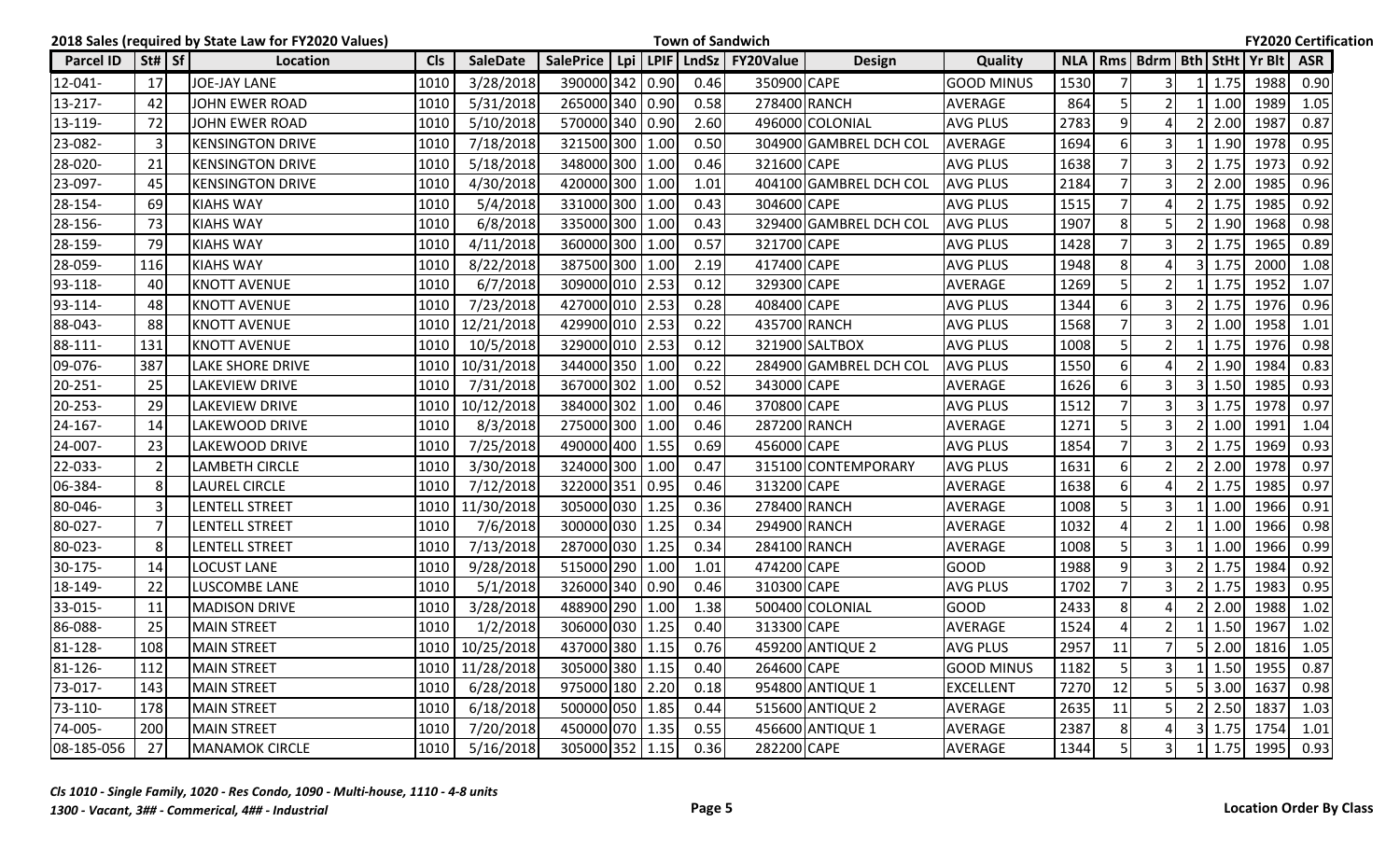|               |                                | 2018 Sales (required by State Law for FY2020 Values) |            |                 |                  |  |      | <b>Town of Sandwich</b>        |                        |                     |      |                |                         |   |               |                                        | <b>FY2020 Certification</b> |  |
|---------------|--------------------------------|------------------------------------------------------|------------|-----------------|------------------|--|------|--------------------------------|------------------------|---------------------|------|----------------|-------------------------|---|---------------|----------------------------------------|-----------------------------|--|
| Parcel ID     | $\vert$ St# $\vert$ Sf $\vert$ | Location                                             | <b>CIs</b> | <b>SaleDate</b> | <b>SalePrice</b> |  |      | Lpi   LPIF   LndSz   FY20Value | <b>Design</b>          | <b>Quality</b>      |      |                |                         |   |               | NLA   Rms   Bdrm   Bth   StHt   Yr Blt | <b>ASR</b>                  |  |
| 61-074-       | 60                             | MARSHVIEW CIRCLE                                     | 1010       | 11/15/2018      | 736000 110 1.35  |  | 1.74 |                                | 732100 COLONIAL        | <b>EXCLNT MINUS</b> | 2545 | 9              |                         | 3 | 2.00          | 2005                                   | 0.99                        |  |
| 20-197-       | $\overline{4}$                 | <b>MEADOW LANE</b>                                   | 1010       | 11/9/2018       | 425000 320 0.93  |  | 0.53 |                                | 441200 SALTBOX         | <b>GOOD</b>         | 1824 | $\overline{7}$ |                         |   | 1.75          | 1986                                   | 1.04                        |  |
| 50-084-       | 22                             | <b>MEADOW SPRING DRIVE</b>                           | 1010       | 8/22/2018       | 590000 110 1.35  |  | 0.53 |                                | 599800 RANCH           | <b>GOOD PLUS</b>    | 2794 | 6              |                         |   | 1.00          | 1973                                   | 1.02                        |  |
| 50-004-       | 23                             | <b>MEADOW SPRING DRIVE</b>                           | 1010       | 3/30/2018       | 414100 110 1.35  |  | 0.53 |                                | 423600 COLONIAL        | <b>GOOD</b>         | 2048 | $\overline{7}$ |                         |   | 2.75          | 1978                                   | 1.02                        |  |
| 50-080-       | 30                             | <b>MEADOW SPRING DRIVE</b>                           | 1010       | 8/7/2018        | 600000 110 1.35  |  | 0.64 |                                | 585800 SALTBOX         | <b>GOOD PLUS</b>    | 2861 | 9              | 3                       |   | 2.00          | 1989                                   | 0.98                        |  |
| 10-018-       | 19                             | MEREDITH ROAD                                        | 1010       | 3/15/2018       | 349000 351 0.95  |  | 0.48 |                                | 326100 GAMBREL DCH COL | <b>AVERAGE</b>      | 1368 | 6              |                         |   | 1.90          | 1976                                   | 0.93                        |  |
| 10-019-       | 21                             | <b>MEREDITH ROAD</b>                                 | 1010       | 4/12/2018       | 315100 351 0.95  |  | 0.47 |                                | 304800 RAISED RANCH    | <b>AVERAGE</b>      | 1694 | $\Delta$       |                         |   | 1.00          | 1977                                   | 0.97                        |  |
| 23-422-       | 44                             | <b>MILL ROAD</b>                                     | 1010       | 11/20/2018      | 334900 300 1.00  |  | 0.38 |                                | 306900 RANCH           | <b>AVG PLUS</b>     | 1302 | $\overline{7}$ | 3                       |   | 1.00          | 1982                                   | 0.92                        |  |
| 82-035-       | $\overline{2}$                 | <b>MOODY DRIVE</b>                                   | 1010       | 6/18/2018       | 550000 030 1.25  |  | 0.45 |                                | 518200 RANCH           | <b>GOOD PLUS</b>    | 2045 | $\overline{7}$ | 3                       |   | 1.00          | 1977                                   | 0.94                        |  |
| 08-124-       | 27                             | <b>MOON COMPASS LANE</b>                             | 1010       | 8/17/2018       | 422000 350 1.00  |  | 0.46 |                                | 423300 COLONIAL        | GOOD MINUS          | 2440 | 8              |                         |   | 2.00          | 1988                                   | 1.00                        |  |
| 43-026-       | 18                             | <b>MORSE ROAD</b>                                    |            | 1010 12/27/2018 | 565000 050 1.85  |  | 1.15 |                                | 594600 COLONIAL        | <b>GOOD MINUS</b>   | 3062 | 8              | 3                       |   | 2.00          | 1998                                   | 1.05                        |  |
| 09-276-       | $\mathbf{1}$                   | <b>MOSSY BOTTOM LANE</b>                             | 1010       | 7/24/2018       | 800000 161 1.35  |  | 0.43 |                                | 808000 SALTBOX         | GOOD                | 4128 | 8              |                         |   | 1.75          | 2004                                   | 1.01                        |  |
| 08-185-004    | $6 \mid$                       | MUSKEGAT CIRCLE                                      | 1010       | 9/28/2018       | 324900 352 1.15  |  | 0.38 |                                | 304400 RANCH           | <b>AVERAGE</b>      | 912  | $\overline{4}$ |                         |   | 1.00          | 1991                                   | 0.94                        |  |
| 18-265-       | 15                             | <b>NAUSET STREET</b>                                 | 1010       | 10/15/2018      | 371000 340 0.90  |  | 0.58 | 334600 CAPE                    |                        | <b>AVG PLUS</b>     | 1248 | 6              |                         |   | 1.50          | 1984                                   | 0.90                        |  |
| 60-057-       | 6                              | <b>NORSE PINES DRIVE</b>                             |            | 1010 10/31/2018 | 985000 070 1.35  |  | 0.83 |                                | 1172000 COLONIAL       | <b>EXCLNT PLUS</b>  | 4900 | 10             | 6                       |   | 2.75          | 2005                                   | 1.19                        |  |
| 78-005-       | 55                             | <b>NORTH SHORE BOULEVARD</b>                         | 1010       | 4/4/2018        | 860000 020 7.00  |  | 0.26 | 826200 CAPE                    |                        | <b>GOOD PLUS</b>    | 1215 | 6              | 3                       |   | 1.75          | 1956                                   | 0.96                        |  |
| 70-085-       | 56                             | <b>NORTH SHORE BOULEVARD</b>                         | 1010       | 6/29/2018       | 429850 080 4.25  |  | 0.08 |                                | 404800 RAISED RANCH    | AVERAGE             | 1008 | 5              |                         |   | 1.00          | 1968                                   | 0.94                        |  |
| 71-043-       | 214                            | <b>NORTH SHORE BOULEVARD</b>                         | 1010       | 5/16/2018       | 420000 080 4.25  |  | 0.08 |                                | 385100 RANCH           | AVERAGE             | 780  | $\overline{4}$ | $\mathfrak{p}$          |   | 1.00          | 1927                                   | 0.92                        |  |
| 55-188-       | 8                              | OAK RIDGE ROAD                                       | 1010       | 5/16/2018       | 494000 160 1.85  |  | 1.28 |                                | 519900 RANCH           | <b>AVG PLUS</b>     | 1304 | 5              |                         |   | 1.00          | 1975                                   | 1.05                        |  |
| 30-113-       | 182                            | <b>OLD COUNTY ROAD</b>                               | 1010       | 6/7/2018        | 447000 290 1.00  |  | 1.08 | 454500 CAPE                    |                        | GOOD                | 2219 | $\overline{7}$ | $\mathfrak{p}$          |   | 1.75          | 1967                                   | 1.02                        |  |
| 30-196-       | 189                            | <b>OLD COUNTY ROAD</b>                               | 1010       | 7/30/2018       | 390000 290 1.00  |  | 0.28 | 310700 CAPE                    |                        | <b>AVG PLUS</b>     | 1764 | 6              |                         |   | 1.75          | 1988                                   | 0.80                        |  |
| 31-052-       | 230                            | <b>OLD COUNTY ROAD</b>                               | 1010       | 1/5/2018        | 405000 290 1.00  |  | 0.92 |                                | 389600 SPLIT LEVEL     | <b>AVG PLUS</b>     | 1478 | $\overline{7}$ | 3                       |   | 2.50          | 1972                                   | 0.96                        |  |
| 31-051-       | 232                            | <b>OLD COUNTY ROAD</b>                               | 1010       | 10/25/2018      | 355000 290 1.00  |  | 1.79 |                                | 361900 SPLIT LEVEL     | <b>AVG PLUS</b>     | 1592 | 5              | 3                       |   | 1.50          | 1973                                   | 1.02                        |  |
| 14-081-       | 18                             | <b>OLD FIELDS ROAD</b>                               | 1010       | 5/29/2018       | 362000 302 1.00  |  | 0.53 | 335600 CAPE                    |                        | <b>AVG PLUS</b>     | 1632 | 5              | 3                       |   | 1.75          | 1973                                   | 0.93                        |  |
| $ 05 - 118 -$ | $\overline{7}$                 | <b>OLD SNAKE POND ROAD</b>                           | 1010       | 6/12/2018       | 419000 351 0.95  |  | 0.46 |                                | 379800 COLONIAL        | <b>GOOD MINUS</b>   | 1768 | $\overline{7}$ | 3                       |   | 2.00          | 2015                                   | 0.91                        |  |
| 14-192-       | $\overline{4}$                 | <b>OPEN SPACE DRIVE</b>                              | 1010       | 10/16/2018      | 983000 161 1.35  |  | 0.38 |                                | 921000 CONTEMPORARY    | <b>EXCELLENT</b>    | 4108 | 9              |                         |   | 2.00          | 2007                                   | 0.94                        |  |
| $14 - 191 -$  | 6                              | <b>OPEN SPACE DRIVE</b>                              | 1010       | 10/15/2018      | 800000 161 1.35  |  | 0.39 |                                | 750900 CONTEMPORARY    | <b>EXCLNT MINUS</b> | 2811 | 8              |                         | 3 | 1.75          | 1995                                   | 0.94                        |  |
| 09-264-       | 24                             | <b>OPEN SPACE DRIVE</b>                              | 1010       | 10/1/2018       | 800000 161 1.35  |  | 0.39 | 787100 CAPE                    |                        | <b>GOOD PLUS</b>    | 3531 | 8              |                         |   | 1.75          | 2000                                   | 0.98                        |  |
| 09-263-       | 26                             | <b>OPEN SPACE DRIVE</b>                              | 1010       | 4/25/2018       | 772400 161 1.35  |  | 0.39 |                                | 721000 CONTEMPORARY    | <b>GOOD PLUS</b>    | 3076 | 6              | 3                       |   | 2 1.75        | 1997                                   | 0.93                        |  |
| 14-174-       | $\overline{4}$                 | <b>OPEN TRAIL ROAD</b>                               | 1010       | 8/24/2018       | 815000 161 1.35  |  | 0.47 |                                | 820800 CONTEMPORARY    | <b>GOOD PLUS</b>    | 3462 | $\overline{7}$ | $\overline{\mathsf{3}}$ |   | $3 \mid 1.75$ | 2002                                   | 1.01                        |  |
| 32-027-       | $\mathbf{1}$                   | <b>OVERLOOK DRIVE</b>                                |            | 1010 11/15/2018 | 490000 250 0.95  |  | 1.08 |                                | 470700 COLONIAL        | <b>GOOD MINUS</b>   | 2686 | 8              |                         |   | 2.00          | 1995                                   | 0.96                        |  |
| 23-178-       | $\overline{7}$                 | <b>PALACE PLACE</b>                                  | 1010       | 4/18/2018       | 347500 300 1.00  |  | 0.55 | 313200 CAPE                    |                        | <b>AVG PLUS</b>     | 1514 | 6              |                         |   | $2 \mid 1.75$ | 1988                                   | 0.90                        |  |
| 17-234-       | $\overline{a}$                 | <b>PATRICKS WAY</b>                                  |            | 1010 11/1/2018  | 440000 350 1.00  |  | 0.63 |                                | 470800 RANCH           | <b>GOOD</b>         | 1572 | 6              | 3                       |   | 1.00          | 2012                                   | 1.07                        |  |
| 05-052-       | 9                              | <b>PEBBLE PATH</b>                                   |            | 1010 11/15/2018 | 269000 351 0.95  |  | 0.47 |                                | 250100 GARRISON        | AVERAGE             | 1260 | $6 \mid$       | 3 <sup>1</sup>          |   |               | 1 2.00 1985                            | 0.93                        |  |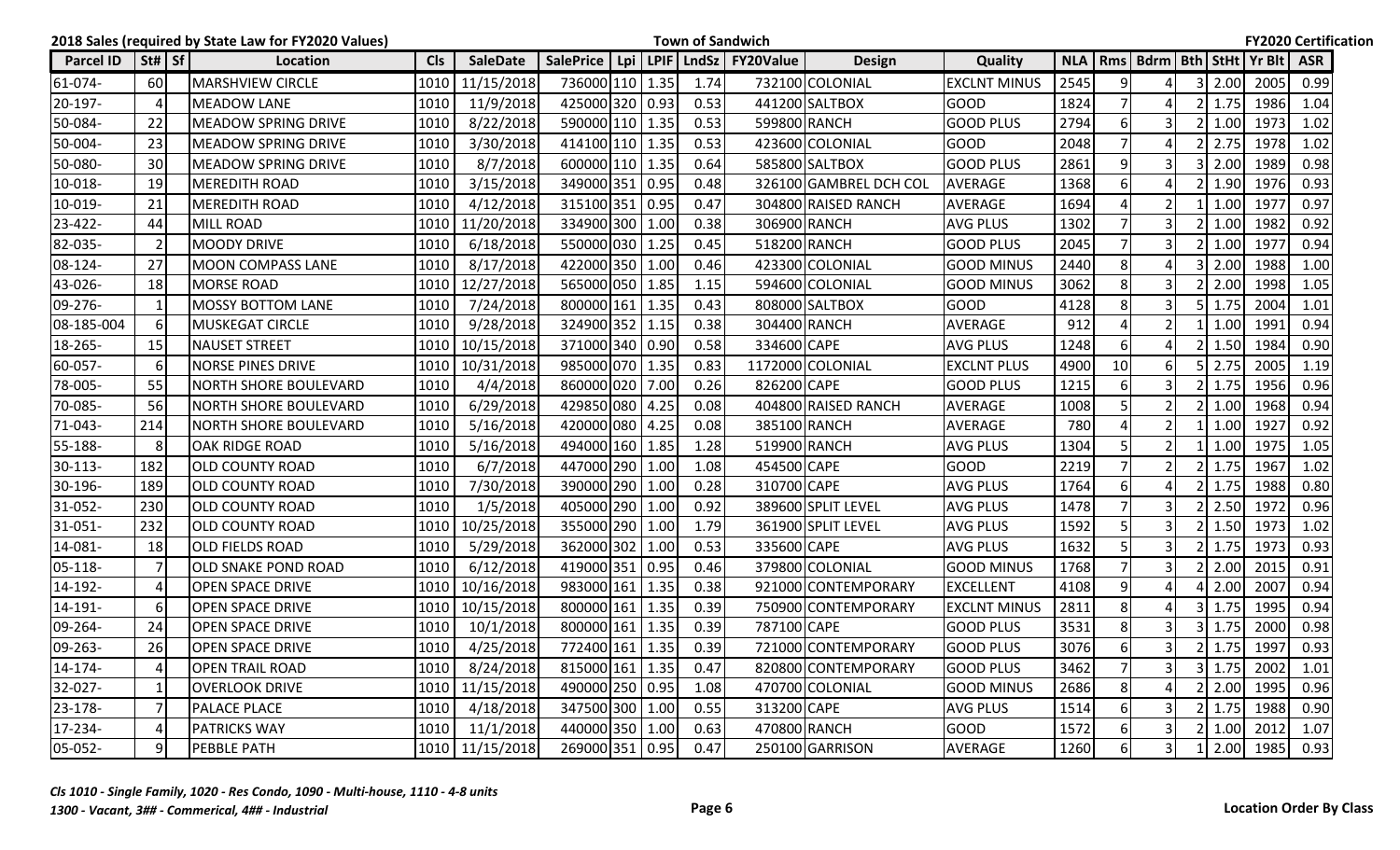|                  |                                | 2018 Sales (required by State Law for FY2020 Values) |            |                 |                 |  |      | <b>Town of Sandwich</b>                    |                     |                    |            |                |                |                       |                                  | <b>FY2020 Certification</b> |  |
|------------------|--------------------------------|------------------------------------------------------|------------|-----------------|-----------------|--|------|--------------------------------------------|---------------------|--------------------|------------|----------------|----------------|-----------------------|----------------------------------|-----------------------------|--|
| <b>Parcel ID</b> | $\vert$ St# $\vert$ Sf $\vert$ | Location                                             | <b>CIs</b> | <b>SaleDate</b> |                 |  |      | SalePrice   Lpi   LPIF   LndSz   FY20Value | <b>Design</b>       | Quality            | <b>NLA</b> |                |                |                       | Rms   Bdrm   Bth   StHt   Yr Blt | <b>ASR</b>                  |  |
| 05-062-          | 18                             | <b>PEBBLE PATH</b>                                   | 1010       | 5/31/2018       | 325000 351 0.95 |  | 0.45 | 304600 CAPE                                |                     | <b>AVERAGE</b>     | 1394       | 6              |                | 1.50                  | 1989                             | 0.94                        |  |
| 18-133-          | $\overline{3}$                 | <b>PEGGYS LANE</b>                                   | 1010       | 6/8/2018        | 330000 340 0.90 |  | 1.39 | 326200 CAPE                                |                     | <b>AVERAGE</b>     | 1344       | 5              | 3              | 1.75                  | 1991                             | 0.99                        |  |
| 96-014-          | 215                            | <b>PHILLIPS ROAD</b>                                 | 1010       | 7/26/2018       | 897500 220 6.45 |  | 0.37 |                                            | 817800 RAISED RANCH | <b>GOOD MINUS</b>  | 1208       |                |                | 1.00                  | 1969                             | 0.91                        |  |
| 96-063-          | 252                            | <b>PHILLIPS ROAD</b>                                 | 1010       | 10/31/2018      | 470000 230 3.80 |  | 0.21 |                                            | 488300 RANCH        | <b>AVERAGE</b>     | 1280       | 6              |                | 1.00                  | 1971                             | 1.04                        |  |
| 95-069-          | 308                            | <b>PHILLIPS ROAD</b>                                 | 1010       | 8/10/2018       | 560000 230 3.80 |  | 0.28 | 570900 CAPE                                |                     | <b>AVG PLUS</b>    | 1678       | 6              | 3              | 1.75                  | 1988                             | 1.02                        |  |
| 95-026-          | 333                            | <b>PHILLIPS ROAD</b>                                 | 1010       | 6/29/2018       | 720000 220 6.45 |  | 0.59 |                                            | 704800 RANCH        | <b>AVG PLUS</b>    | 936        | $\overline{4}$ | $\overline{2}$ | 1.00                  | 1953                             | 0.98                        |  |
| 95-036-          | 345                            | <b>PHILLIPS ROAD</b>                                 | 1010       | 6/28/2018       | 700000 220 6.45 |  | 0.63 |                                            | 710700 RANCH        | <b>AVERAGE</b>     | 864        |                |                | 1.00                  | 1953                             | 1.02                        |  |
| 95-045-          | 355                            | <b>PHILLIPS ROAD</b>                                 | 1010       | 10/30/2018      | 442500 230 3.80 |  | 0.11 |                                            | 404600 COLONIAL     | <b>AVG PLUS</b>    | 1112       | 5              | 3              | 2.00                  | 1958                             | 0.91                        |  |
| $22 - 111 -$     | 17                             | <b>PICCADILLY ROAD</b>                               | 1010       | 11/9/2018       | 325000 300 1.00 |  | 0.53 |                                            | 290300 RANCH        | <b>AVERAGE</b>     | 1316       | 5              | $\overline{3}$ | 1.00                  | 1983                             | 0.89                        |  |
| 22-075-          | 32                             | <b>PICCADILLY ROAD</b>                               | 1010       | 8/29/2018       | 400000 300 1.00 |  | 0.47 |                                            | 356100 RANCH        | <b>AVG PLUS</b>    | 1560       | 5              |                | 1.00                  | 1980                             | 0.89                        |  |
| 07-138-          | 4                              | <b>PICKEREL WAY</b>                                  | 1010       | 4/2/2018        | 357500 351 0.95 |  | 0.46 | 372400 CAPE                                |                     | <b>AVERAGE</b>     | 2037       | 6              |                | 1.75                  | 2000                             | 1.04                        |  |
| $07-117-$        | 11                             | <b>PICKEREL WAY</b>                                  | 1010       | 6/8/2018        | 381000 351 0.95 |  | 0.60 | 354900 CAPE                                |                     | <b>AVG PLUS</b>    | 1700       | 5              |                | 1.50                  | 1990                             | 0.93                        |  |
| $07-121-$        | 23                             | <b>PICKEREL WAY</b>                                  | 1010       | 6/29/2018       | 324000 351 0.95 |  | 0.47 |                                            | 302700 RANCH        | <b>AVERAGE</b>     | 1056       | 5              |                | 1.00                  | 1989                             | 0.93                        |  |
| 06-200-          | 33                             | <b>PIMLICO POND ROAD</b>                             | 1010       | 6/15/2018       | 365000 351 0.95 |  | 0.43 | 326100 CAPE                                |                     | <b>GOOD MINUS</b>  | 1708       | 6              | 3              | 1.50                  | 1995                             | 0.89                        |  |
| 07-218-          | 69                             | <b>PIMLICO POND ROAD</b>                             | 1010       | 9/7/2018        | 341900 351 0.95 |  | 0.13 |                                            | 323400 COLONIAL     | <b>GOOD MINUS</b>  | 1628       | 6              | $\overline{3}$ | 2.00                  | 2011                             | 0.95                        |  |
| 28-026-          | 15                             | <b>PIN OAK DRIVE</b>                                 | 1010       | 7/30/2018       | 337000 300 1.00 |  | 0.70 | 324100 CAPE                                |                     | <b>AVERAGE</b>     | 1848       | 6              |                | 1.75                  | 1980                             | 0.96                        |  |
| 47-023-          | $\overline{2}$                 | <b>PINE GROVE CIRCLE</b>                             | 1010       | 8/31/2018       | 366000 240 1.10 |  | 0.17 |                                            | 365800 GARRISON     | <b>GOOD MINUS</b>  | 2028       |                | 3              | 2.00                  | 2008                             | 1.00                        |  |
| 72-021-          | 4                              | <b>PINE STREET</b>                                   | 1010       | 4/26/2018       | 372500 380 1.15 |  | 0.77 | 339300 CAPE                                |                     | <b>AVG PLUS</b>    | 1589       | 6              | 3              | 1.75                  | 1982                             | 0.91                        |  |
| 72-068-          | -5                             | <b>PINE STREET</b>                                   | 1010       | 3/5/2018        | 916000 380 1.15 |  | 0.92 |                                            | 910200 CONTEMPORARY | <b>EXCLNT PLUS</b> | 3696       | 10             |                | 2.00                  | 2002                             | 0.99                        |  |
| 42-005-          | 28                             | <b>PINE STREET</b>                                   | 1010       | 6/15/2018       | 499900 290 1.00 |  | 0.47 | 459300 CAPE                                |                     | <b>GOOD PLUS</b>   | 1709       | 5              | 3              | 1.75                  | 1997                             | 0.92                        |  |
| 42-044-          | 37                             | <b>PINE STREET</b>                                   | 1010       | 5/22/2018       | 389900 290 1.00 |  | 1.56 |                                            | 392500 COLONIAL     | <b>AVG PLUS</b>    | 2272       | $\overline{7}$ | $\overline{3}$ | 2.00                  | 1976                             | 1.01                        |  |
| 09-092-          | 1                              | <b>PINE TREE CIRCLE</b>                              | 1010       | 2/20/2018       | 369177 350 1.00 |  | 0.47 | 379200 CAPE                                |                     | <b>GOOD MINUS</b>  | 1600       | 5              | 3              | 1.75                  | 1989                             | 1.03                        |  |
| 18-112-          | 37                             | <b>PINKHAM ROAD</b>                                  | 1010       | 3/30/2018       | 337000 340 0.90 |  | 0.93 |                                            | 338300 RANCH        | <b>AVERAGE</b>     | 1186       | 5              | 3              | 1.00                  | 1988                             | 1.00                        |  |
| 23-496-          | 127                            | <b>PINKHAM ROAD</b>                                  | 1010       | 3/28/2018       | 349999 300 1.00 |  | 0.84 |                                            | 348500 RANCH        | <b>AVG PLUS</b>    | 1732       | 6              |                | 1.00                  | 1977                             | 1.00                        |  |
| 73-051-          | 19                             | <b>PLEASANT STREET</b>                               | 1010       | 11/30/2018      | 445500 050 1.85 |  | 0.13 |                                            | 379500 ANTIQUE 2    | <b>GOOD</b>        | 1377       |                | 3              | 1.75                  | 1840                             | 0.85                        |  |
| 16-030-          | 18                             | <b>PLEASANTWOOD DRIVE</b>                            | 1010       | 11/16/2018      | 370000 342 0.90 |  | 0.59 |                                            | 370200 RANCH        | <b>GOOD MINUS</b>  | 1666       | 6              |                | 1.00                  | 1996                             | 1.00                        |  |
| 61-026-          | 58                             | <b>PLOUGHED NECK ROAD</b>                            | 1010       | 10/26/2018      | 568000 100 1.85 |  | 0.25 | 548400 CAPE                                |                     | <b>GOOD</b>        | 2545       | 8              | 3              | 1.75                  | 2008                             | 0.97                        |  |
| 70-003-          | 73                             | <b>PLOUGHED NECK ROAD</b>                            | 1010       | 8/27/2018       | 325000 100 1.85 |  | 0.20 |                                            | 311200 RANCH        | <b>AVERAGE</b>     | 1114       | $\Delta$       |                | 1.00                  | 1950                             | 0.96                        |  |
| 24-061-          | 18                             | POND VIEW DRIVE                                      | 1010       | 4/6/2018        | 300500 300 1.00 |  | 0.37 |                                            | 268000 COLONIAL     | AVERAGE            | 1476       | $6 \mid$       | 41             | $1 \,   \, 2.00 \,  $ | 1972                             | 0.89                        |  |
| 20-144-          | 39                             | <b>POPPLE BOTTOM ROAD</b>                            |            | 1010 12/12/2018 | 362500 291 0.90 |  | 0.52 | 357700 CAPE                                |                     | <b>AVG PLUS</b>    | 2196       | 5              | $\overline{2}$ | $2 \mid 1.75$         | 1985                             | 0.99                        |  |
| 09-145-          | 13                             | <b>QUAIL HOLLOW CIRCLE</b>                           | 1010       | 7/2/2018        | 473500 350 1.00 |  | 0.67 |                                            | 428500 COLONIAL     | <b>GOOD MINUS</b>  | 2116       |                |                | 2.00                  | 1996                             | 0.90                        |  |
| 18-002-          | 104                            | QUAKER MEETINGHOUSE ROAD                             | 1010       | 3/23/2018       | 370000 300 1.00 |  | 0.92 | 390200 CAPE                                |                     | <b>AVG PLUS</b>    | 2337       |                |                | $3 \mid 1.75$         | 1988                             | 1.05                        |  |
| 40-008-          | 391                            | QUAKER MEETINGHOUSE ROAD                             | 1010       | 7/12/2018       | 613000 260 1.25 |  | 1.38 |                                            | 589800 COLONIAL     | <b>GOOD PLUS</b>   | 2795       | 8              |                | 2.00                  | 1988                             | 0.96                        |  |
| 28-112-          | 8                              | QUAKER VILLAGE LANE                                  | 1010       | 6/25/2018       | 730000 300 1.00 |  | 1.38 | 661300 CAPE                                |                     | <b>GOOD PLUS</b>   | 2788       | 8 <sup>1</sup> |                | $3 \mid 1.75$         | 2011                             | 0.91                        |  |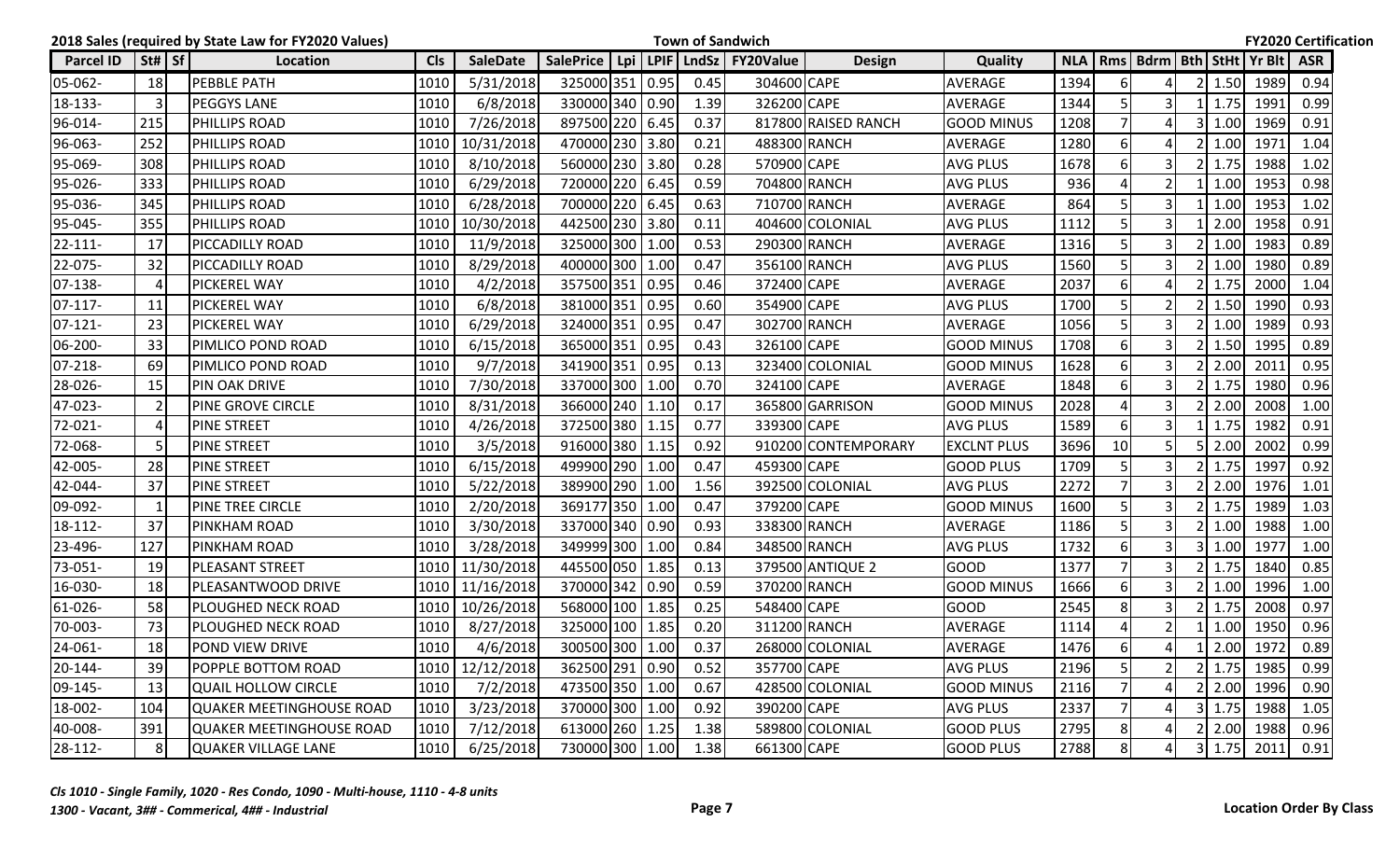|                  |              | 2018 Sales (required by State Law for FY2020 Values) |            |                 |                 |  |      | <b>Town of Sandwich</b>                    |                     |                   |            |                |                                  |    |               |      | <b>FY2020 Certification</b> |
|------------------|--------------|------------------------------------------------------|------------|-----------------|-----------------|--|------|--------------------------------------------|---------------------|-------------------|------------|----------------|----------------------------------|----|---------------|------|-----------------------------|
| <b>Parcel ID</b> | $St#$ Sf     | Location                                             | <b>Cls</b> | <b>SaleDate</b> |                 |  |      | SalePrice   Lpi   LPIF   LndSz   FY20Value | Design              | <b>Quality</b>    | <b>NLA</b> |                | Rms   Bdrm   Bth   StHt   Yr Blt |    |               |      | <b>ASR</b>                  |
| 28-109-          | 22           | <b>QUAKER VILLAGE LANE</b>                           | 1010       | 4/30/2018       | 390000 300 1.00 |  | 1.67 | 406400 CAPE                                |                     | <b>AVERAGE</b>    | 2242       | $\overline{7}$ | Δ                                |    | $3 \mid 1.75$ | 1993 | 1.04                        |
| 33-008-          | 31           | <b>QUAKER VILLAGE LANE</b>                           | 1010       | 8/31/2018       | 655000 300 1.00 |  | 1.64 |                                            | 711500 COLONIAL     | <b>GOOD PLUS</b>  | 4454       | $\overline{7}$ | Δ                                |    | 2.00          | 1996 | 1.09                        |
| 23-077-          | 10           | <b>QUEENS WAY</b>                                    | 1010       | 7/11/2018       | 395000 300 1.00 |  | 0.50 | 434200 CAPE                                |                     | <b>GOOD MINUS</b> | 2172       | 9              |                                  |    | 1.75          | 1986 | 1.10                        |
| 22-133-          | -5           | <b>RECTANGLE DRIVE</b>                               | 1010       | 2/22/2018       | 330000 300 1.00 |  | 0.51 | 323900 CAPE                                |                     | <b>AVG PLUS</b>   | 1428       | 5              | $\overline{3}$                   |    | $2 \mid 1.75$ | 1986 | 0.98                        |
| 09-344-          | 77           | <b>REFLECTION DRIVE</b>                              | 1010       | 3/19/2018       | 440000 370 0.93 |  | 0.26 |                                            | 515300 CONTEMPORARY | <b>GOOD</b>       | 1899       | 5              | $\mathcal{P}$                    |    | 1.00          | 1999 | 1.17                        |
| 09-342-          | 81           | <b>REFLECTION DRIVE</b>                              | 1010       | 7/18/2018       | 550000 370 0.93 |  | 0.34 |                                            | 525600ICONTEMPORARY | IGOOD PLUS        | 1815       | 5              | $\overline{2}$                   | 3I | 1.00          | 1999 | 0.96                        |
| 09-336-          | 95           | <b>REFLECTION DRIVE</b>                              | 1010       | 3/16/2018       | 417500 370 0.93 |  | 0.37 |                                            | 435000 CONTEMPORARY | <b>GOOD</b>       | 1815       | 5              |                                  |    | 1.00          | 1999 | 1.04                        |
| 09-333-          | 101          | <b>REFLECTION DRIVE</b>                              | 1010       | 6/28/2018       | 512500 370 0.93 |  | 0.32 |                                            | 477000 CONTEMPORARY | GOOD              | 2350       | .5             |                                  |    | 1.90          | 1998 | 0.93                        |
| 09-329-          | 111          | <b>REFLECTION DRIVE</b>                              | 1010       | 4/17/2018       | 539000 370 0.93 |  | 0.41 |                                            | 530700 CONTEMPORARY | <b>GOOD</b>       | 2106       | 6              |                                  |    | 1.50          | 1998 | 0.98                        |
| 82-056-          | -2           | <b>RIVER STREET</b>                                  | 1010       | 8/2/2018        | 366000 050 1.85 |  | 0.18 |                                            | 356900 ANTIQUE 3    | <b>GOOD MINUS</b> | 1530       | 6              | 3                                |    | 2.00          | 1857 | 0.98                        |
| 70-138-          | 12           | <b>ROBERTS WAY</b>                                   | 1010       | 5/30/2018       | 435000 100 1.85 |  | 0.46 | 409400 CAPE                                |                     | <b>AVG PLUS</b>   | 1596       | 6              | Δ                                |    | 1.75          | 1968 | 0.94                        |
| 38-253-          | 16           | ROBIN ROAD                                           | 1010       | 4/26/2018       | 515000 250 0.95 |  | 0.92 |                                            | 554000IGARRISON     | <b>GOOD MINUS</b> | 3328       | 12             | 5                                | 3  | 2.00          | 1984 | 1.08                        |
| 06-285-          | 9            | ROUTE 130                                            | 1010       | 1/11/2018       | 319900 343 0.80 |  | 0.47 | 308800 CAPE                                |                     | <b>AVERAGE</b>    | 1470       | 6              |                                  |    | 1.75          | 2017 | 0.97                        |
| 06-286-          | 11           | ROUTE 130                                            | 1010       | 4/9/2018        | 305000 343 0.80 |  | 0.46 | 293900 CAPE                                |                     | <b>AVG PLUS</b>   | 1344       | 6              |                                  |    | 1.75          | 1987 | 0.96                        |
| 06-244-          | 20           | <b>ROUTE 130</b>                                     | 1010       | 11/30/2018      | 260000 343 0.80 |  | 0.36 |                                            | 220400 RANCH        | <b>AVERAGE</b>    | 888        | 5              | 3                                |    | 1.00          | 1969 | 0.85                        |
| 23-425-          | 6            | <b>SACHEM CIRCLE</b>                                 | 1010       | 2/28/2018       | 371000 300 1.00 |  | 1.03 | 380900 CAPE                                |                     | <b>AVG PLUS</b>   | 1714       | 6              | 3                                |    | 1.75          | 1993 | 1.03                        |
| 77-050-          | 83           | <b>SALT MARSH ROAD</b>                               | 1010       | 8/30/2018       | 537000 090 4.90 |  | 0.40 |                                            | 562900 COTTAGE      | <b>AVERAGE</b>    | 875        | $\Delta$       | $\overline{\phantom{a}}$         |    | 1.00          | 1920 | 1.05                        |
| 77-056-          | 93           | <b>SALT MARSH ROAD</b>                               | 1010       | 9/4/2018        | 640000 090 4.90 |  | 0.41 |                                            | 635800 COTTAGE      | AVERAGE           | 592        | $\overline{3}$ | $\overline{2}$                   |    | 1.50          | 1910 | 0.99                        |
| 39-027-          | 4            | <b>SCARBOROUGH CIRCLE</b>                            | 1010       | 9/28/2018       | 422500 240 1.10 |  | 0.51 |                                            | 412000 SPLIT LEVEL  | <b>GOOD MINUS</b> | 2148       | $\overline{7}$ | $\overline{3}$                   |    | 1.00          | 1973 | 0.98                        |
| 73-174-          | Δ            | <b>SCHOOL STREET</b>                                 | 1010       | 12/7/2018       | 710000 050 1.85 |  | 0.34 |                                            | 607100 ANTIQUE 1    | <b>GOOD</b>       | 2222       | 8              |                                  |    | 2.00          | 1838 | 0.86                        |
| 08-185-015       | $\mathbf{3}$ | <b>SCONSET CIRCLE</b>                                | 1010       | 6/8/2018        | 314900 352 1.15 |  | 0.31 |                                            | 290600 RANCH        | <b>AVERAGE</b>    | 960        |                |                                  |    | 1.00          | 1991 | 0.92                        |
| 08-185-026       | 26           | <b>SCONSET CIRCLE</b>                                | 1010       | 5/18/2018       | 342500 352 1.15 |  | 0.30 | 297800 CAPE                                |                     | <b>AVG PLUS</b>   | 1344       | .5             | 3                                |    | 1.75          | 1991 | 0.87                        |
| 08-185-045       | 29           | <b>SCONSET CIRCLE</b>                                | 1010       | 3/28/2018       | 291500 352 1.15 |  | 0.31 | 269900 CAPE                                |                     | AVERAGE           | 1209       | 5              | 3                                |    | 1.75          | 1993 | 0.93                        |
| 08-102-          | 12           | SEDGEWICK LANE                                       | 1010       | 5/14/2018       | 453000 350 1.00 |  | 0.49 |                                            | 439800 COLONIAL     | <b>GOOD</b>       | 2375       | $\overline{7}$ | 3                                |    | 2.00          | 1988 | 0.97                        |
| 81-157-          | 14           | <b>SENECA LANE</b>                                   | 1010       | 10/19/2018      | 757000 050 1.85 |  | 0.66 |                                            | 796800 COLONIAL     | <b>EXCELLENT</b>  | 2851       | 9              | 3                                |    | 1.90          | 2007 | 1.05                        |
| 15-006-          | 16           | <b>SETTLERS PATH</b>                                 | 1010       | 7/3/2018        | 325000 302 1.00 |  | 0.56 |                                            | 345300 RANCH        | <b>AVG PLUS</b>   | 1440       | 6              | 3                                |    | 1.00          | 1992 | 1.06                        |
| 17-056-          | 18           | <b>SHAGBARK ROAD</b>                                 | 1010       | 12/27/2018      | 344000 342 0.90 |  | 0.51 |                                            | 320900 RAISED RANCH | <b>AVERAGE</b>    | 2264       | 5              | 3                                |    | 1.00          | 1974 | 0.93                        |
| 37-008-          | $\mathbf{1}$ | <b>SHAKER HOUSE ROAD</b>                             | 1010       | 11/15/2018      | 650000 380 1.15 |  | 1.15 |                                            | 564300 COLONIAL     | <b>GOOD PLUS</b>  | 2528       | $\mathbf 0$    | Δ                                |    | 2.00          | 2017 | 0.87                        |
| 57-031-          | 12           | <b>SHAW STREET</b>                                   | 1010       | 8/3/2018        | 600000 160 1.85 |  | 0.91 | 609400 CAPE                                |                     | GOOD              | 3553       | 8              |                                  |    | 1.75          | 1983 | 1.02                        |
| 93-075-          | 15           | <b>SHAWME AVENUE</b>                                 | 1010       | 3/14/2018       | 300000 010 2.53 |  | 0.12 |                                            | 324200 RANCH        | <b>AVERAGE</b>    | 864        | 5              | $\overline{3}$                   |    | 1.00          | 1963 | 1.08                        |
| 38-004-          | 3            | SHAWME ROAD                                          | 1010       | 4/27/2018       | 422500 380 1.15 |  | 1.02 |                                            | 465200 RANCH        | <b>AVG PLUS</b>   | 2070       | 6              | $\overline{3}$                   |    | 1.00          | 1986 | 1.10                        |
| 38-019-          | 30           | <b>SHAWME ROAD</b>                                   | 1010       | 7/27/2018       | 419000 380 1.15 |  | 0.48 | 455500 CAPE                                |                     | <b>AVG PLUS</b>   | 2100       | $\overline{7}$ | $\overline{\mathsf{3}}$          |    | 1.75          | 1973 | 1.09                        |
| $30 - 211 -$     | 4            | SHEEP PASTURE WAY                                    | 1010       | 3/30/2018       | 485000 290 1.00 |  | 0.61 |                                            | 511700 COLONIAL     | <b>GOOD</b>       | 2717       |                | 5                                |    | 2.50          | 1986 | 1.06                        |
| 30-210-          | 61           | <b>SHEEP PASTURE WAY</b>                             |            | 1010 11/16/2018 | 465000 290 1.00 |  | 0.70 | 461000 CAPE                                |                     | <b>GOOD</b>       | 1589       | $6 \mid$       | 3 <sup>1</sup>                   |    | 2 1.75        | 2002 | 0.99                        |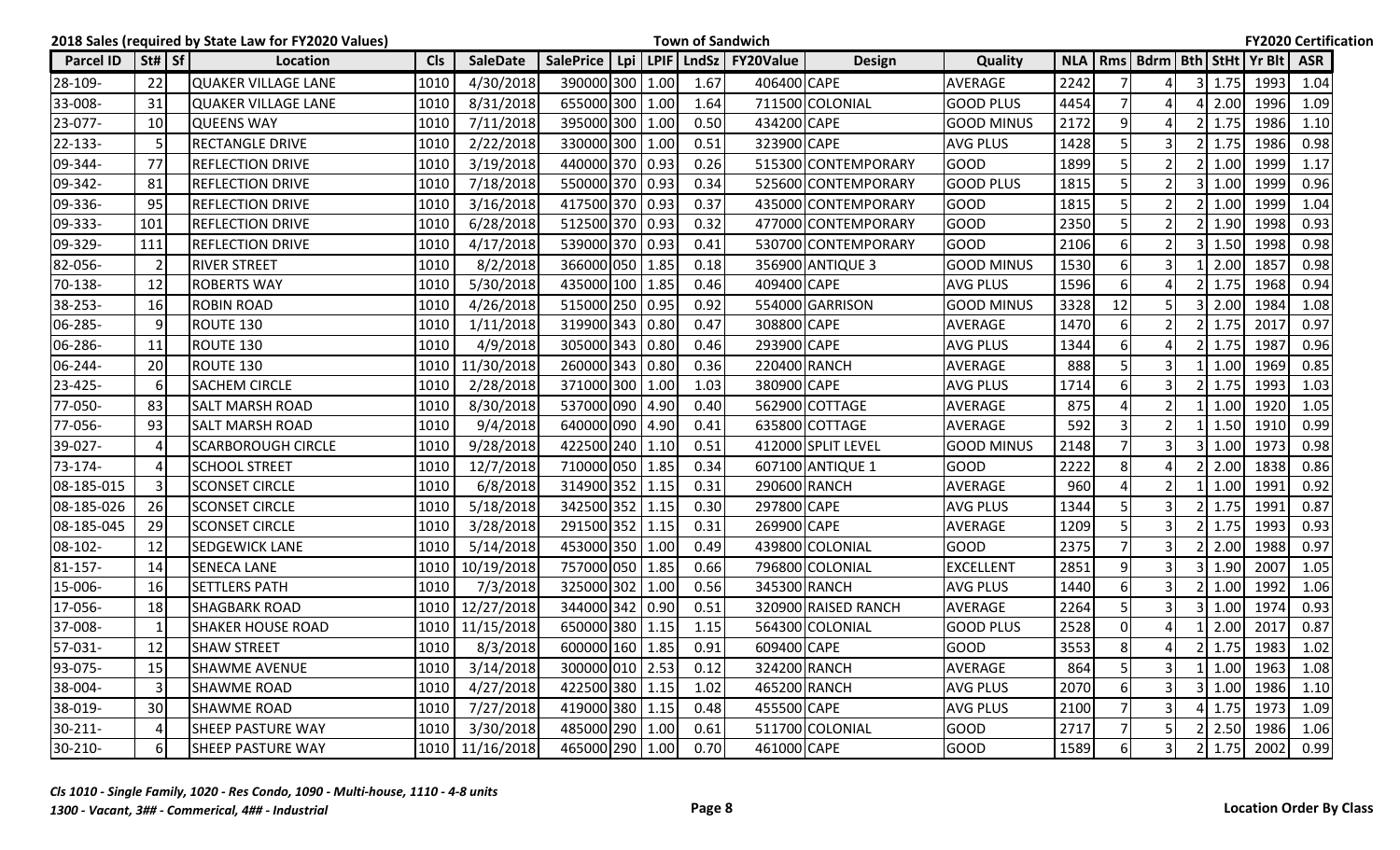|                  |                                | 2018 Sales (required by State Law for FY2020 Values) |               |                 |                  |  |      | <b>Town of Sandwich</b>                    |                      |                     |            |                |                          |                    |                                  | <b>FY2020 Certification</b> |  |
|------------------|--------------------------------|------------------------------------------------------|---------------|-----------------|------------------|--|------|--------------------------------------------|----------------------|---------------------|------------|----------------|--------------------------|--------------------|----------------------------------|-----------------------------|--|
| <b>Parcel ID</b> | $\left  \text{St#} \right $ Sf | Location                                             | <b>CIs</b>    | <b>SaleDate</b> |                  |  |      | SalePrice   Lpi   LPIF   LndSz   FY20Value | <b>Design</b>        | Quality             | <b>NLA</b> |                |                          |                    | Rms   Bdrm   Bth   StHt   Yr Blt | <b>ASR</b>                  |  |
| 12-050-          | 8                              | <b>SHELDON LANE</b>                                  | 1010          | 8/31/2018       | 675000 400 1.55  |  | 0.66 | 628100 CAPE                                |                      | <b>GOOD</b>         | 3060       |                | 5                        | $3 \mid 1.75$      | 1964                             | 0.93                        |  |
| 07-176-          | 22                             | <b>SHORE DRIVE</b>                                   | 1010          | 1/8/2018        | 210500 351 0.95  |  | 0.27 |                                            | 206100 RAISED RANCH  | <b>AVERAGE</b>      | 1496       | 5              | 3                        | 1.00               | 1980                             | 0.98                        |  |
| 07-170-          | 34                             | <b>SHORE DRIVE</b>                                   | 1010          | 2/23/2018       | 365000 351 0.95  |  | 0.29 |                                            | 368600 RANCH         | <b>AVG PLUS</b>     | 1632       | 6              | 3                        | 1.00               | 1973                             | 1.01                        |  |
| 20-170-          | 1                              | <b>SLEEPY HOLLOW LANE</b>                            | 1010          | 8/31/2018       | 510000 320 0.93  |  | 0.56 | 495200 CAPE                                |                      | <b>GOOD</b>         | 2508       | 8              |                          | 1.75               | 1993                             | 0.97                        |  |
| 06-148-          | 45                             | <b>SNAKE POND ROAD</b>                               | 1010          | 8/3/2018        | 280000 351 0.95  |  | 0.40 |                                            | 274200 SALTBOX       | <b>AVG PLUS</b>     | 1140       | 5              |                          | 1.75               | 1985                             | 0.98                        |  |
| 05-046-          | 120                            | <b>SNAKE POND ROAD</b>                               | 1010          | 5/11/2018       | 290000 351 0.95  |  | 0.45 | 263000 CAPE                                |                      | <b>AVERAGE</b>      | 1200       | 6              |                          | 1.50               | 1979                             | 0.91                        |  |
| 05-044-          | 124                            | <b>SNAKE POND ROAD</b>                               | 1010          | 8/7/2018        | 275000 351 0.95  |  | 0.45 |                                            | 251900 RANCH         | <b>AVERAGE</b>      | 960        |                |                          | 1.00               | 1976                             | 0.92                        |  |
| 04-017-          | 9                              | <b>SOUTHFIELD LANE</b>                               | 1010          | 11/2/2018       | 481000 350 1.00  |  | 0.81 | 466700 CAPE                                |                      | <b>GOOD MINUS</b>   | 2106       |                |                          | 1.75               | 1997                             | 0.97                        |  |
| 13-040-          | 8                              | SPINNAKER STREET                                     | 1010          | 2/26/2018       | 325000 340 0.90  |  | 0.62 | 285400 CAPE                                |                      | <b>AVERAGE</b>      | 1428       | 6              |                          | 1.75               | 1980                             | 0.88                        |  |
| 68-014-          | 68                             | <b>SPRING HILL ROAD</b>                              | 1010          | 10/31/2018      | 633000 070 1.35  |  | 0.72 | 580600 CAPE                                |                      | <b>GOOD PLUS</b>    | 2216       | 6              |                          | 1.75               | 1963                             | 0.92                        |  |
| 68-045-          | 1                              | <b>STONEFIELD DRIVE</b>                              | 1010          | 8/1/2018        | 650000 070 1.35  |  | 0.92 | 593500 CAPE                                |                      | <b>GOOD PLUS</b>    | 2406       | $\overline{7}$ | 3                        | 1.75               | 1978                             | 0.91                        |  |
| 73-037-          | 3                              | <b>SUMMER STREET</b>                                 | 1010          | 10/17/2018      | 426000 050 1.85  |  | 0.28 | 358900 CAPE                                |                      | AVERAGE             | 1578       | Δ              |                          | 1.50               | 1955                             | 0.84                        |  |
| 39-046-          | 23                             | <b>SURREY LANE</b>                                   | 1010          | 1/19/2018       | 405000 240 1.10  |  | 0.46 | 361900 CAPE                                |                      | <b>AVG PLUS</b>     | 1889       | 5              |                          | 1.75               | 1972                             | 0.89                        |  |
| 09-232-          | 3                              | <b>SWEET FERN LANE</b>                               | 1010          | 8/31/2018       | 831500 161 1.35  |  | 0.40 |                                            | 823400 CONTEMPORARY  | <b>EXCELLENT</b>    | 3870       | 8              |                          | 2.00               | 2003                             | 0.99                        |  |
| 09-236-          | 4                              | <b>SWEET FERN LANE</b>                               | 1010          | 7/27/2018       | 650000 161 1.35  |  | 0.41 |                                            | 649700 CONTEMPORARY  | <b>GOOD PLUS</b>    | 3294       | $\overline{7}$ | 3                        | 1.75               | 2002                             | 1.00                        |  |
| 06-343-          | $\overline{7}$                 | <b>TABOR ROAD</b>                                    | 1010          | 4/23/2018       | 324000 351 0.95  |  | 0.51 | 289900 CAPE                                |                      | <b>AVERAGE</b>      | 1433       | 5              |                          | 1.75               | 1987                             | 0.89                        |  |
| 06-070-          | 24                             | TABOR ROAD                                           | 1010          | 8/13/2018       | 275000 351 0.95  |  | 0.24 |                                            | 251300 RANCH         | AVERAGE             | 1000       |                |                          | 1.00               | 1978                             | 0.91                        |  |
| 06-372-          | 25                             | <b>TABOR ROAD</b>                                    | 1010          | 10/10/2018      | 337400 351 0.95  |  | 0.29 | 322400 CAPE                                |                      | <b>AVG PLUS</b>     | 1512       | 5              | $\overline{\phantom{a}}$ | 1.75               | 1985                             | 0.96                        |  |
| 30-038-          | 3                              | <b>TARRAGON DRIVE</b>                                | 1010          | 11/16/2018      | 661000 290 1.00  |  | 0.93 |                                            | 658700 COLONIAL      | <b>EXCLNT MINUS</b> | 2720       | 9              |                          | 2.00               | 1985                             | 1.00                        |  |
| 30-076-          | 16                             | <b>TARRAGON DRIVE</b>                                | 1010          | 12/19/2018      | 545000 290 1.00  |  | 1.14 |                                            | 559900 COLONIAL      | <b>GOOD PLUS</b>    | 2388       | 8              |                          | 1.75               | 1979                             | 1.03                        |  |
| 32-020-          | $\overline{3}$                 | <b>TELEGRAPH HILL ROAD</b>                           | 1010          | 8/27/2018       | 539000 250 0.95  |  | 1.24 |                                            | 518800 COLONIAL      | <b>GOOD</b>         | 2080       | 8              | 3                        | 2.00               | 1997                             | 0.96                        |  |
| 15-037-          | 8                              | <b>TIMBER WAY</b>                                    | 1010          | 5/14/2018       | 329000 302 1.00  |  | 0.50 |                                            | 323400 RANCH         | <b>AVERAGE</b>      | 1404       | 5              | $\overline{2}$           | 1.00               | 1978                             | 0.98                        |  |
| 54-039-          | 16                             | <b>TORREY ROAD</b>                                   | 1010          | 11/30/2018      | 540000 160 1.85  |  | 1.06 |                                            | 537600 RANCH         | <b>GOOD MINUS</b>   | 1524       | 6              | 3                        | 1.00               | 1980                             | 1.00                        |  |
| 63-012-          | 37                             | TORREY ROAD                                          | 1010          | 9/14/2018       | 1950000 130 5.00 |  | 1.06 |                                            | 1866200 CONTEMPORARY | <b>EXCLNT PLUS</b>  | 4728       | 6              |                          | 2.00               | 1990                             | 0.96                        |  |
| 63-031-          | 41                             | <b>TORREY ROAD</b>                                   | 1010          | 6/21/2018       | 3188500 130 5.00 |  | 2.04 |                                            | 2907400 COLONIAL     | <b>SUPER PLUS</b>   | 7112       | 8              |                          | 2.50               | 2003                             | 0.91                        |  |
| 63-014-          | 45                             | <b>TORREY ROAD</b>                                   | 1010          | 3/8/2018        | 3895000 130 5.00 |  | 4.40 |                                            | 3899000 CONTEMPORARY | <b>SUPER PLUS</b>   | 8482       | 11             |                          | 2.00               | 2001                             | 1.00                        |  |
| 81-139-          | 5                              | TOWER HILL DRIVE                                     | 1010          | 5/1/2018        | 485000 030 1.25  |  | 0.57 |                                            | 490300 COLONIAL      | <b>GOOD</b>         | 2596       | 9              | 5                        | 2.00               | 1998                             | 1.01                        |  |
| 93-151-          | 34                             | TOWN NECK ROAD                                       | 1010          | 10/24/2018      | 358000 010 2.53  |  | 0.39 | 388300 CAPE                                |                      | <b>AVERAGE</b>      | 1607       | 6              |                          | 1.75               | 1980                             | 1.08                        |  |
| 22-149-          | 55                             | <b>TRIANGLE CIRCLE</b>                               | 1010<br>$  -$ | 3/23/2018       | 392000 300 1.00  |  | 0.52 | 328000 CAPE                                |                      | <b>GOOD MINUS</b>   | 1344       | $\overline{5}$ | $\overline{3}$           | $2 \mid 1.75 \mid$ | 1986                             | 0.84                        |  |
| 93-095-001       | 29                             | <b>TUPPER AVENUE</b>                                 | 1010          | 8/24/2018       | 450000 010 2.53  |  | 0.11 |                                            | 389700 SALTBOX       | <b>AVG PLUS</b>     | 1568       | $6 \mid$       | 3I                       | $2 \mid 1.75$      | 1995                             | 0.87                        |  |
| 89-029-          | 48                             | <b>TUPPER AVENUE</b>                                 | 1010          | 1/12/2018       | 442000 010 2.53  |  | 0.11 | 398200 CAPE                                |                      | <b>GOOD MINUS</b>   | 1512       | 6              |                          | $2$ 1.75           | 1954                             | 0.90                        |  |
| 82-046-          | 115                            | <b>TUPPER ROAD</b>                                   |               | 1010 10/25/2018 | 320000 030 1.25  |  | 0.33 |                                            | 315000 ANTIQUE 1     | <b>GOOD MINUS</b>   | 1248       | 5              |                          | $2 \mid 1.50$      | 1830                             | 0.98                        |  |
| 23-482-          | 14                             | <b>TURTLE COVE ROAD</b>                              | 1010          | 11/9/2018       | 320000 300 1.00  |  | 0.61 | 315400 CAPE                                |                      | AVG PLUS            | 1456       | 6              | 31                       | $2 \mid 1.75$      | 1985                             | 0.99                        |  |
| 23-436-          | 38                             | <b>TURTLE COVE ROAD</b>                              | 1010          | 6/26/2018       | 310000 300 1.00  |  | 0.69 |                                            | 303900 RAISED RANCH  | AVG PLUS            | 1660       | $7^{\circ}$    | $\overline{\mathbf{3}}$  |                    | 2 1.00 1972                      | 0.98                        |  |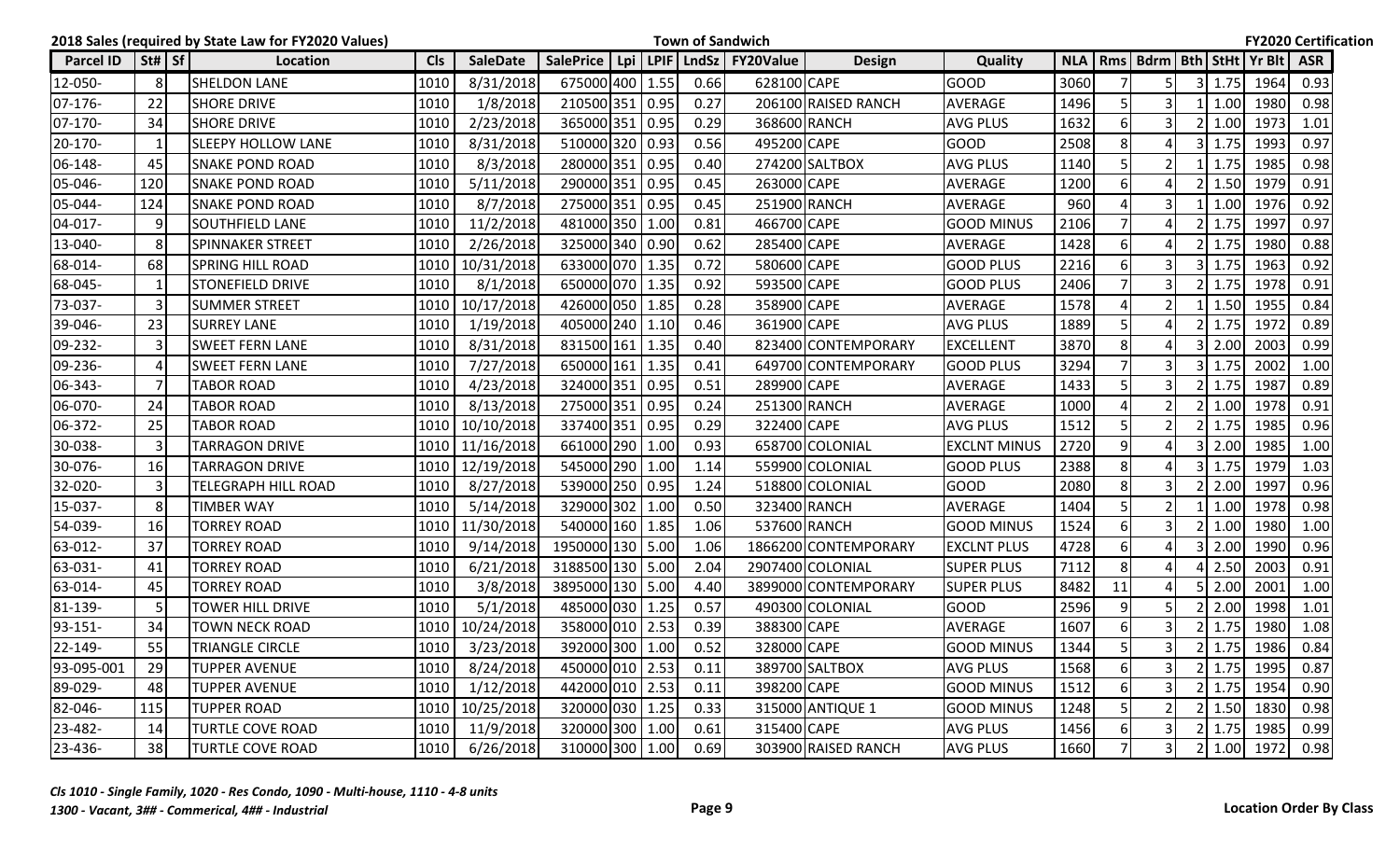|                  |                                | 2018 Sales (required by State Law for FY2020 Values) |            |                 |                  |  |      | <b>Town of Sandwich</b>        |                        |                     |      |                |                                        |            |               | <b>FY2020 Certification</b> |  |
|------------------|--------------------------------|------------------------------------------------------|------------|-----------------|------------------|--|------|--------------------------------|------------------------|---------------------|------|----------------|----------------------------------------|------------|---------------|-----------------------------|--|
| <b>Parcel ID</b> | $\left  \text{St#} \right $ Sf | Location                                             | <b>CIs</b> | <b>SaleDate</b> | <b>SalePrice</b> |  |      | Lpi   LPIF   LndSz   FY20Value | <b>Design</b>          | Quality             |      |                | NLA   Rms   Bdrm   Bth   StHt   Yr Blt |            |               | <b>ASR</b>                  |  |
| 86-061-          | 1                              | <b>TYLER DRIVE</b>                                   | 1010       | 7/31/2018       | 306000 030 1.25  |  | 0.34 |                                | 264000 RANCH           | <b>AVG PLUS</b>     | 929  |                | 3                                      | 1.00       | 1952          | 0.86                        |  |
| 13-203-          | 19                             | <b>VIKING LANE</b>                                   | 1010       | 5/17/2018       | 370500 340 0.90  |  | 0.93 | 379200 CAPE                    |                        | AVG PLUS            | 1811 | 6              |                                        | 1.75       | 1993          | 1.02                        |  |
| 30-148-          | 42                             | <b>VILLAGE DRIVE</b>                                 | 1010       | 8/28/2018       | 624100 290 1.00  |  | 1.01 |                                | 650400 COLONIAL        | GOOD                | 3528 | 8              |                                        | 2.00       | 1998          | 1.04                        |  |
| 36-004-          | $\overline{4}$                 | <b>VOLUNTEER ROAD</b>                                | 1010       | 5/18/2018       | 640000 110 1.35  |  | 1.39 | 653500 CAPE                    |                        | <b>GOOD MINUS</b>   | 3101 | 9              |                                        | 1.75       | 1987          | 1.02                        |  |
| 36-006-          | 5                              | <b>VOLUNTEER ROAD</b>                                | 1010       | 11/2/2018       | 700000 110 1.35  |  | 2.35 |                                | 683700 COLONIAL        | GOOD MINUS          | 2251 | 8              |                                        | 2.00       | 1990          | 0.98                        |  |
| 23-502-          | $\mathbf{1}$                   | <b>WEE HEATHER WAY</b>                               | 1010       | 5/23/2018       | 412400 300 1.00  |  | 0.51 | 377700 CAPE                    |                        | <b>GOOD MINUS</b>   | 1632 | 5              | 3                                      | 1.75       | 1969          | 0.92                        |  |
| 39-032-          | $\overline{4}$                 | <b>WELLINGTON CIRCLE</b>                             | 1010       | 4/27/2018       | 395000 240 1.10  |  | 0.49 | 390600 CAPE                    |                        | <b>GOOD MINUS</b>   | 1893 |                |                                        | 1.75       | 1977          | 0.99                        |  |
| 05-235-          | $\overline{4}$                 | <b>WEST CROSSFIELD ROAD</b>                          | 1010       | 11/19/2018      | 305000 351 0.95  |  | 0.46 |                                | 302600 RANCH           | <b>AVG PLUS</b>     | 1584 | 6              |                                        | 1.00       | 1985          | 0.99                        |  |
| 31-014-          | $\overline{4}$                 | <b>WEST MEETINGHOUSE ROAD</b>                        | 1010       | 4/27/2018       | 565000 290 1.00  |  | 0.53 | 540500 CAPE                    |                        | <b>GOOD PLUS</b>    | 2366 | $\overline{7}$ | 3                                      | 1.75       | 2003          | 0.96                        |  |
| 47-013-          | 11                             | <b>WEST ROAD</b>                                     | 1010       | 6/5/2018        | 235000 351 0.95  |  | 0.13 |                                | 212800 RANCH           | <b>AVG PLUS</b>     | 896  | 5              | 3                                      | 1.00       | 1959          | 0.91                        |  |
| 17-173-          | 21                             | <b>WESTERLY DRIVE</b>                                | 1010       | 11/9/2018       | 408000 300 1.00  |  | 0.70 | 402100 CAPE                    |                        | <b>AVG PLUS</b>     | 1551 | $\overline{7}$ | 3                                      | 1.75       | 1993          | 0.99                        |  |
| 38-141-          | 15                             | <b>WESTWIND CIRCLE</b>                               | 1010       | 1/8/2018        | 287500 240 1.10  |  | 0.51 | 309900 CAPE                    |                        | AVERAGE             | 1428 | 5              | 3                                      | 1.75       | 1997          | 1.08                        |  |
| 30-220-          | $\overline{2}$                 | <b>WHITE PINE CIRCLE</b>                             | 1010       | 12/28/2018      | 463500 290 1.00  |  | 0.47 |                                | 423700 GAMBREL DCH COL | <b>GOOD</b>         | 1915 | $\overline{7}$ | 3                                      | 1.90       | 1988          | 0.91                        |  |
| 30-215-          | $\overline{3}$                 | <b>WHITE PINE CIRCLE</b>                             | 1010       | 3/16/2018       | 575000 290 1.00  |  | 0.72 | 532100 CAPE                    |                        | <b>GOOD PLUS</b>    | 2458 | $\overline{7}$ |                                        | 2.00       | 1981          | 0.93                        |  |
| 03-067-          | 15                             | <b>WIDOW COOMBS WALK</b>                             | 1010       | 1/11/2018       | 496000 350 1.00  |  | 0.80 |                                | 539000 COLONIAL        | <b>GOOD</b>         | 2220 | 9              | 3                                      | 2.00       | 1988          | 1.09                        |  |
| 86-036-          | 11                             | <b>WILSON ROAD</b>                                   |            | 1010 11/30/2018 | 275000 030 1.25  |  | 0.47 |                                | 302500 CONTEMPORARY    | <b>AVG PLUS</b>     | 1278 | 5              | $\overline{2}$                         | 1.00       | 1976          | 1.10                        |  |
| 16-067-          | 10                             | <b>WINDSONG ROAD</b>                                 | 1010       | 4/3/2018        | 339000 342 0.90  |  | 0.60 | 336500 CAPE                    |                        | <b>AVG PLUS</b>     | 1428 | 5              | 3                                      | 1.75       | 1993          | 0.99                        |  |
| 23-183-          | $\overline{4}$                 | <b>WINDSOR ROAD</b>                                  | 1010       | 8/31/2018       | 395730 300 1.00  |  | 0.47 |                                | 376800 COLONIAL        | <b>AVG PLUS</b>     | 1764 | 9              |                                        | 2.00       | 1979          | 0.95                        |  |
| 27-084-          | 46                             | <b>WINDSOR ROAD</b>                                  | 1010       | 6/7/2018        | 360000 300 1.00  |  | 0.53 |                                | 326000 GAMBREL DCH COL | <b>AVG PLUS</b>     | 1790 |                |                                        | 1.90       | 1978          | 0.91                        |  |
| 28-009-          | 60                             | <b>WINDSOR ROAD</b>                                  | 1010       | 2/8/2018        | 357500 300 1.00  |  | 0.63 |                                | 360500 GAMBREL DCH COL | <b>AVG PLUS</b>     | 1694 | 6              |                                        | 1.90       | 1978          | 1.01                        |  |
| 81-001-          | 35                             | <b>WINDSWEPT DRIVE</b>                               | 1010       | 7/27/2018       | 384000 030 1.25  |  | 0.47 |                                | 364600 RANCH           | <b>AVG PLUS</b>     | 1456 | 6              | 3                                      | 1.00       | 1970          | 0.95                        |  |
| 55-118-          | 51                             | <b>WING BOULEVARD EAST</b>                           | 1010       | 8/31/2018       | 685000 150 3.50  |  | 0.45 |                                | 679300 GAMBREL DCH COL | <b>GOOD MINUS</b>   | 2627 | $\overline{7}$ | 3                                      | 1.90       | 1997          | 0.99                        |  |
| 64-086-          | 94                             | <b>WING BOULEVARD WEST</b>                           | 1010       | 9/24/2018       | 480000 150 3.50  |  | 0.26 |                                | 418600 RANCH           | <b>AVERAGE</b>      | 972  | 5              |                                        | 1.00       | 1949          | 0.87                        |  |
| 31-134-          | $\overline{2}$                 | <b>WOLF HILL</b>                                     | 1010       | 3/23/2018       | 585000 290 1.00  |  | 0.67 |                                | 600700 COLONIAL        | GOOD                | 3210 | 9              |                                        | 3.00       | 1984          | 1.03                        |  |
| $31 - 132 -$     | $6 \mid$                       | <b>WOLF HILL</b>                                     | 1010       | 4/3/2018        | 495000 290 1.00  |  | 0.51 |                                | 506500 COLONIAL        | <b>GOOD</b>         | 2976 | $\overline{7}$ | 3                                      | 2.50       | 1976          | 1.02                        |  |
| 31-120-          | 33                             | <b>WOLF HILL</b>                                     | 1010       | 4/17/2018       | 399000 290 1.00  |  | 0.57 |                                | 381600 RANCH           | <b>GOOD MINUS</b>   | 1715 | 6              |                                        | 1.00       | 1983          | 0.96                        |  |
| 23-415-          | 17                             | <b>WOODRIDGE ROAD</b>                                | 1010       | 5/22/2018       | 310000 300 1.00  |  | 0.58 | 301200 CAPE                    |                        | AVERAGE             | 1344 | 6              | 3                                      | 1.50       | 1981          | 0.97                        |  |
| 23-358-          | 30                             | <b>WOODRIDGE ROAD</b>                                | 1010       | 1/31/2018       | 355000 300 1.00  |  | 0.35 |                                | 336100 GAMBREL DCH COL | <b>AVG PLUS</b>     | 2134 | $\overline{7}$ |                                        | 1.90       | 1983          | 0.95                        |  |
| 23-335-          | 33                             | <b>WOODRIDGE ROAD</b>                                | 1010       | 5/7/2018        | 337500 300 1.00  |  | 0.41 |                                | 285600 RANCH           | <b>AVG PLUS</b>     | 1248 | 6              | 3                                      | $1 \ 1.00$ | 1966          | 0.85                        |  |
| 23-343-          | 49                             | <b>WOODRIDGE ROAD</b>                                | 1010       | 7/6/2018        | 298900 300 1.00  |  | 0.34 |                                | 256600 RANCH           | <b>AVG PLUS</b>     | 896  | 6              | $\overline{2}$                         |            | 1 1.00 1972   | 0.86                        |  |
| 23-346-          | 55                             | <b>WOODRIDGE ROAD</b>                                | 1010       | 4/30/2018       | 382000 300 1.00  |  | 0.34 | 348900 CAPE                    |                        | <b>AVG PLUS</b>     | 1442 | 6              |                                        | 1.75       | 1985          | 0.91                        |  |
| 07-207-          | $\overline{4}$                 | YACHT LANE                                           | 1010       | 5/23/2018       | 600000 351 0.95  |  | 0.93 |                                | 650100 CONTEMPORARY    | <b>EXCLNT MINUS</b> | 3114 | 10             |                                        | 2.00       | 1999          | 1.08                        |  |
| 34-050-0A1       | 36                             | <b>ATKINS ROAD UNIT A1</b>                           | 1020       | 4/30/2018       | 217900 160 1.00  |  | 0.00 |                                | 204300 TWNHSE CONDO    | <b>AVERAGE</b>      | 1105 |                |                                        | 1.50       | 1986          | 0.94                        |  |
| 34-050-0A5       | 36                             | <b>ATKINS ROAD UNIT A5</b>                           |            | 1020 3/29/2018  | 229900 160 1.00  |  | 0.00 |                                | 208900 TWNHSE CONDO    | AVERAGE             | 1152 | 5              | 2                                      |            | $ 2.00 $ 1986 | 0.91                        |  |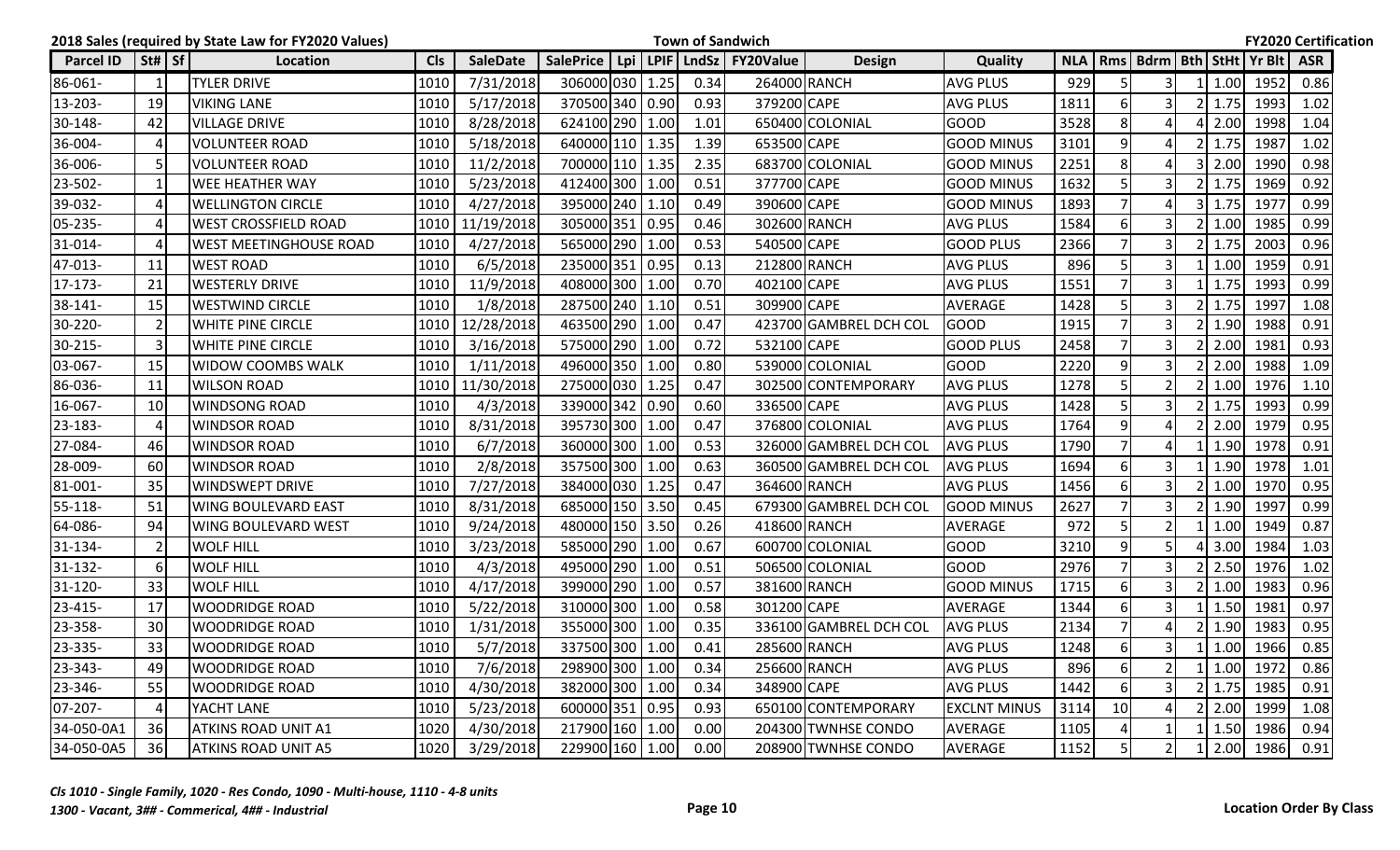|            |                | 2018 Sales (required by State Law for FY2020 Values) |            |                 |                 |  |       | <b>Town of Sandwich</b>                    |                        |                   |              |                         |                                  |                |      |      | <b>FY2020 Certification</b> |
|------------|----------------|------------------------------------------------------|------------|-----------------|-----------------|--|-------|--------------------------------------------|------------------------|-------------------|--------------|-------------------------|----------------------------------|----------------|------|------|-----------------------------|
| Parcel ID  | $St#$ Sf       | Location                                             | <b>Cls</b> | <b>SaleDate</b> |                 |  |       | SalePrice   Lpi   LPIF   LndSz   FY20Value | Design                 | <b>Quality</b>    | <b>NLA</b> I |                         | Rms   Bdrm   Bth   StHt   Yr Blt |                |      |      | <b>ASR</b>                  |
| 34-050-    | 36             | <b>ATKINS ROAD UNIT C1</b>                           | 1020       | 10/4/2018       | 221500 160 1.00 |  | 0.00  |                                            | 210900 TWNHSE CONDO    | <b>AVERAGE</b>    | 1105         | $\Lambda$               | $\mathbf{1}$                     |                | 1.50 | 1986 | 0.95                        |
| 34-050-0C4 | 36             | <b>ATKINS ROAD UNIT C4</b>                           | 1020       | 11/2/2018       | 209900 160 1.00 |  | 0.00  |                                            | 211100 TWNHSE CONDO    | <b>AVERAGE</b>    | 1152         | 5                       | $\overline{2}$                   |                | 2.00 | 1986 | 1.01                        |
| 34-050-0D5 | <b>36</b>      | ATKINS ROAD UNIT D5                                  | 1020       | 9/21/2018       | 242000 160 1.00 |  | 0.00  |                                            | 216500 TWNHSE CONDO    | <b>AVERAGE</b>    | 1152         | 5                       | 2                                |                | 2.00 | 1986 | 0.89                        |
| 34-050-0G2 | 36             | ATKINS ROAD UNIT G2                                  | 1020       | 1/16/2018       | 209000 160 1.00 |  | 0.00  |                                            | 213200 TWNHSE CONDO    | <b>AVERAGE</b>    | 1152         | 5                       | $\overline{2}$                   |                | 2.00 | 1986 | 1.02                        |
| 43-009-11B | 11             | <b>BARBERRY MEW</b>                                  | 1020       | 5/30/2018       | 337000 270 1.00 |  | 0.00  |                                            | 327000 TWNHSE CONDO    | <b>AVERAGE</b>    | 1657         | 5                       | $\overline{2}$                   |                | 1.75 | 1986 | 0.97                        |
| 11-254-039 | 39             | <b>BRIGHTSIDE LANE</b>                               | 1020       | 3/2/2018        | 220000 700 1.00 |  | 0.00  |                                            | 201700 TWNHSE CONDO    | <b>AVERAGE</b>    | 952          | $\Delta$                | 2                                |                | 2.00 | 2017 | 0.92                        |
| 37-003-022 | 22             | <b>HIGHVIEW DRIVE</b>                                | 1020       | 12/7/2018       | 295000 010 1.00 |  | 0.00  |                                            | 275900 GARDEN CONDO    | <b>AVERAGE</b>    | 1446         | 5                       |                                  |                | 1.00 | 1973 | 0.94                        |
| 37-003-045 | 45             | <b>HIGHVIEW DRIVE</b>                                | 1020       | 4/10/2018       | 214900 010 1.00 |  | 0.00  |                                            | 191000 GARDEN CONDO    | <b>AVERAGE</b>    | 738          | 3                       |                                  |                | 1.00 | 1981 | 0.89                        |
| 37-003-075 | 75             | <b>HIGHVIEW DRIVE</b>                                | 1020       | 2/28/2018       | 235000 010 1.00 |  | 0.00  |                                            | 219300 GARDEN CONDO    | <b>AVERAGE</b>    | 1220         | 5                       | $\mathfrak{p}$                   |                | 1.00 | 1982 | 0.93                        |
| 37-003-089 | 89             | <b>HIGHVIEW DRIVE</b>                                | 1020       | 4/27/2018       | 245000 010 1.00 |  | 0.00  |                                            | 229500 GARDEN CONDO    | AVERAGE           | 974          | $\Delta$                | 2                                |                | 1.00 | 1982 | 0.94                        |
| 37-003-096 | 96             | <b>HIGHVIEW DRIVE</b>                                | 1020       | 8/15/2018       | 239000 010 1.00 |  | 0.00  |                                            | 253900 GARDEN CONDO    | <b>AVERAGE</b>    | 1062         | 5                       | $\overline{2}$                   |                | 1.00 | 1982 | 1.06                        |
| 37-005-012 | 12             | <b>HILLTOP DRIVE</b>                                 | 1020       | 5/14/2018       | 247000 020 1.00 |  | 0.00  |                                            | 234700 GARDEN CONDO    | <b>AVERAGE</b>    | 1062         | $\Delta$                | $\overline{2}$                   |                | 1.00 | 1984 | 0.95                        |
| 37-005-020 | 20             | <b>HILLTOP DRIVE</b>                                 | 1020       | 11/29/2018      | 245000 020 1.00 |  | 0.00  |                                            | 232800 GARDEN CONDO    | <b>AVERAGE</b>    | 1333         | 5                       | $\overline{2}$                   |                | 1.00 | 1984 | 0.95                        |
| 70-111-010 | 131            | <b>NORTH SHORE BOULEVARD</b>                         | 1020       | 5/25/2018       | 695000 420 1.00 |  | 0.00  |                                            | 661900 COTTAGE CONDO   | <b>GOOD MINUS</b> | 1102         | 5                       |                                  |                | 2.00 | 2016 | 0.95                        |
| 70-114-03A | 143            | NORTH SHORE BOULEVARD                                | 1020       | 4/20/2018       | 432000 460 1.00 |  | 0.00  |                                            | 405500 COTTAGE CONDO   | <b>AVERAGE</b>    | 699          | $\boldsymbol{\Delta}$   | $\overline{3}$                   |                | 1.00 | 1936 | 0.94                        |
| 71-020-00G | $195$ G        | <b>NORTH SHORE BOULEVARD</b>                         | 1020       | 9/21/2018       | 275000 090 1.00 |  | 0.00  |                                            | 285600 COTTAGE CONDO   | <b>AVERAGE</b>    | 500          | $\boldsymbol{\Delta}$   | $\overline{2}$                   |                | 1.00 | 1970 | 1.04                        |
| 71-020-001 | $195$          | <b>NORTH SHORE BOULEVARD</b>                         | 1020       | 9/7/2018        | 247500 090 1.00 |  | 0.00  |                                            | 234100 COTTAGE CONDO   | <b>AVERAGE</b>    | 400          | $\boldsymbol{\Delta}$   | $\overline{2}$                   |                | 1.00 | 1970 | 0.95                        |
| 71-034-00H |                | 225 H   NORTH SHORE BOULEVARD                        | 1020       | 6/21/2018       | 625000 040 1.00 |  | 0.00  |                                            | 599300 COTTAGE CONDO   | <b>AVG PLUS</b>   | 803          | 6                       | $\overline{2}$                   |                | 1.75 | 1938 | 0.96                        |
| 60-021-001 | 358 1          | <b>ROUTE 6A</b>                                      | 1020       | 12/14/2018      | 192900 770 1.00 |  | 0.00  |                                            | 187400 COTTAGE CONDO   | <b>AVERAGE</b>    | 492          | 5                       | $\overline{2}$                   |                | 1.00 | 1965 | 0.97                        |
| 60-021-011 |                | 358 11 ROUTE 6A                                      | 1020       | 11/16/2018      | 194900 770 1.00 |  | 0.00  |                                            | 187400 COTTAGE CONDO   | <b>AVERAGE</b>    | 492          | 5                       | $\overline{2}$                   |                | 1.00 | 1965 | 0.96                        |
| 40-094-004 | 376            | <b>ROUTE 6A</b>                                      | 1020       | 6/26/2018       | 119500 640 1.00 |  | 0.00  |                                            | 100700 COTTAGE CONDO   | <b>AVERAGE</b>    | 238          | $\overline{2}$          |                                  |                | 1.00 | 1939 | 0.84                        |
| 86-047-001 | 21             | ROUTE 6A - UNIT 1                                    | 1020       | 11/1/2018       | 332000 720 1.00 |  | 0.00  |                                            | 289700 CONDO (HSE STL) | <b>GOOD MINUS</b> | 1082         | 5                       | 2                                |                | 1.00 | 1998 | 0.87                        |
| 13-097-C15 | 15 C           | <b>SOUTHPOINT DRIVE</b>                              | 1020       | 9/28/2018       | 302500 360 1.00 |  | 0.00  |                                            | 270300 TWNHSE CONDO    | <b>AVERAGE</b>    | 1368         | 6                       | $\mathcal{P}$                    |                | 1.75 | 1986 | 0.89                        |
| 13-097-C16 | 16 IC          | <b>SOUTHPOINT DRIVE</b>                              | 1020       | 5/21/2018       | 229500 360 1.00 |  | 0.00  |                                            | 223000 TWNHSE CONDO    | <b>AVERAGE</b>    | 1224         | 5                       | 2                                |                | 1.75 | 1986 | 0.97                        |
| 13-097-D28 | $28$ D         | SOUTHPOINT DRIVE                                     | 1020       | 11/16/2018      | 285000 360 1.00 |  | 0.00  |                                            | 267700 TWNHSE CONDO    | <b>AVERAGE</b>    | 1424         | 6                       | $\overline{2}$                   |                | 1.75 | 1986 | 0.94                        |
| 13-097-F39 | $39$ F         | ISOUTHPOINT DRIVE                                    | 1020       | 6/29/2018       | 255000 360 1.00 |  | 0.00  |                                            | 249200 TWNHSE CONDO    | <b>AVERAGE</b>    | 1122         | 5                       | $\overline{2}$                   |                | 1.75 | 1986 | 0.98                        |
| 13-097-K61 | 61K            | <b>SOUTHPOINT DRIVE</b>                              | 1020       | 5/22/2018       | 234900 360 1.00 |  | 0.00  |                                            | 259100 TWNHSE CONDO    | <b>AVERAGE</b>    | 1368         | 6                       | $\overline{2}$                   |                | 1.75 | 1986 | 1.10                        |
| 70-021-    | 5              | <b>BEACH ROAD</b>                                    | 1090       | 12/12/2018      | 310000 180 2.20 |  | 0.11  |                                            | 287900 COTTAGE         | AVERAGE           | 684          | $\overline{\mathbf{3}}$ |                                  |                | 1.00 | 1955 | 0.93                        |
| 74-048-    | <b>18</b>      | <b>DEWEY AVENUE</b>                                  | 1090       | 10/19/2018      | 775000 050 1.85 |  | 0.99  |                                            | 738200 OLD STYLE       | <b>GOOD</b>       | 3095         | 8                       | $\overline{\phantom{a}}$         |                | 2.00 | 1961 | 0.95                        |
| 36-016-    | 233            | <b>OLD COUNTY ROAD</b>                               | 1090       | 7/10/2018       | 587000 290 1.00 |  | 1.51  | 527100 CAPE                                |                        | <b>GOOD MINUS</b> | 1664         | 5                       | $\overline{3}$                   | $\overline{2}$ | 1.50 | 1983 | 0.90                        |
| 06-129-    | 35             | ROUTE 130                                            | 1110       | 7/20/2018       | 360000 070 0.98 |  | 0.47  |                                            | 358800 4-8 FAMILY      | <b>AVG PLUS</b>   | 2054         | 9                       |                                  |                | 1.75 | 1800 | 1.00                        |
| 13-082-    | $\mathbf 0$    | <b>FARMERSVILLE ROAD</b>                             | 1300       | 11/2/2018       | 350000 350 1.00 |  | 15.29 | 328100                                     |                        |                   |              |                         |                                  |                |      |      | 0.94                        |
| 49-034-    | 5              | HORNBEAM CIRCLE                                      | 1300       | 8/10/2018       | 258000 160 1.85 |  | 1.05  | 260400                                     |                        |                   |              |                         |                                  |                |      |      | 1.01                        |
| 49-035-    | $\overline{4}$ | <b>LOST MEADOWS ROAD</b>                             | 1300       | 9/13/2018       | 264900 160 1.85 |  | 1.71  | 310800                                     |                        |                   |              |                         |                                  |                |      |      | 1.17                        |